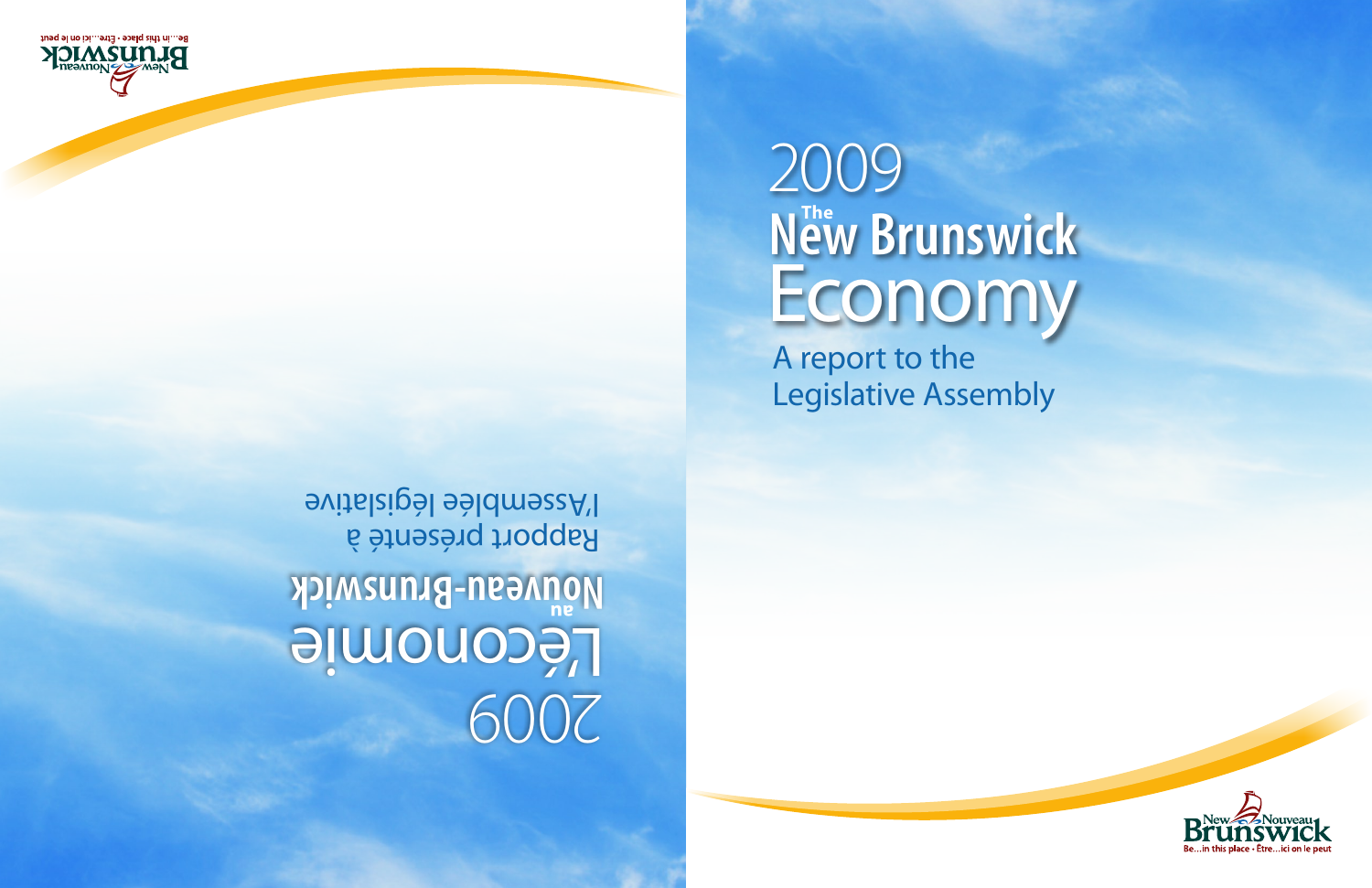#### **The New Brunswick Economy 2009**

#### **Published by:**

Department of Finance Province of New Brunswick P.O. Box 6000 Fredericton, New Brunswick E3B 5H1 Canada

Internet: www.gnb.ca/0024/index-e.asp

March 17, 2009

**Cover:** Communications New Brunswick (CNB 5850)

**Translation:** Translation Bureau, Supply and Services

#### **Printing and Binding:**

Printing Services, Supply and Services

ISBN 978-1-55396-308-0

ISSN 0548-4073

Printed in New Brunswick



Think Recycling!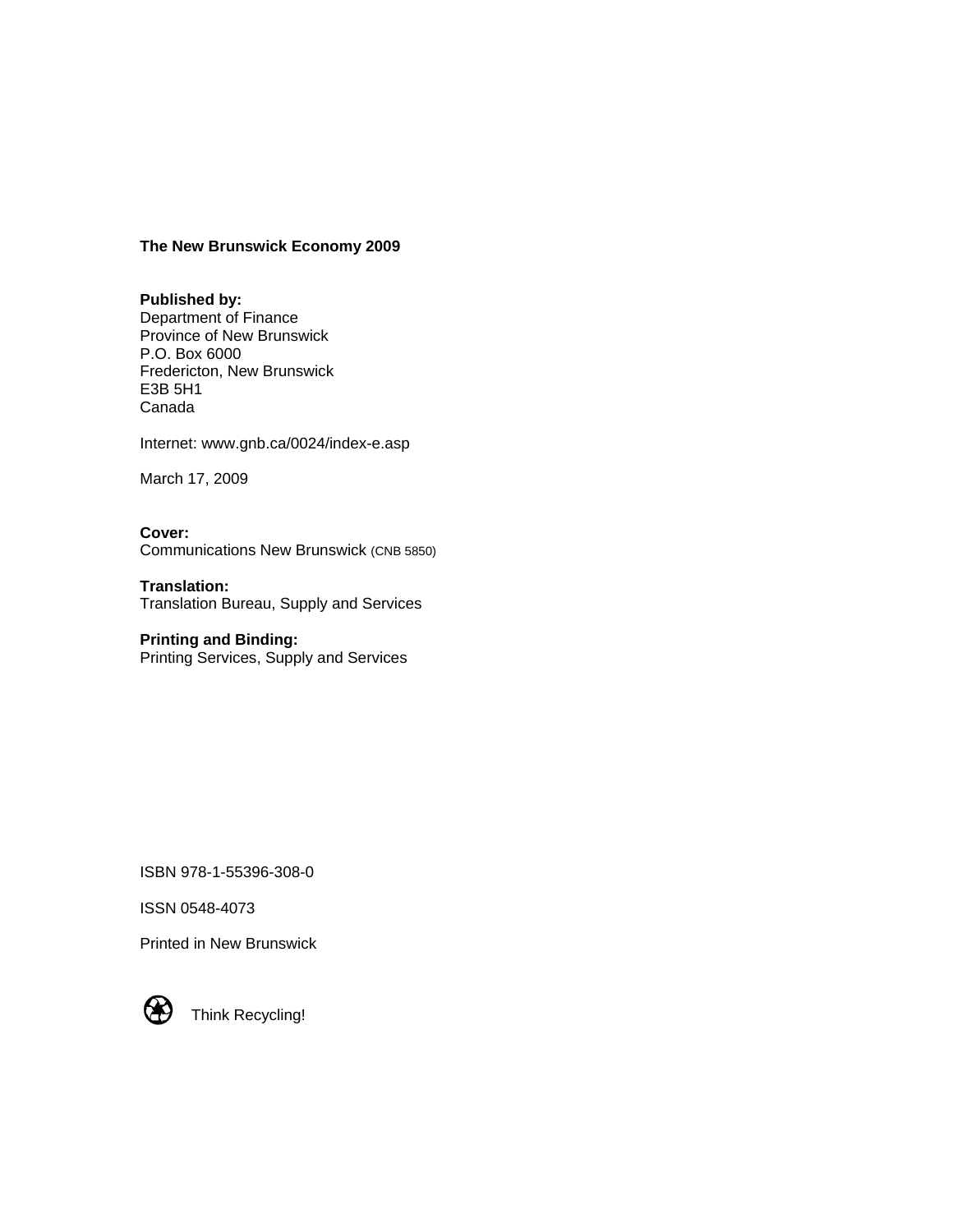# **Table of Contents**

| Page |
|------|
|      |
|      |
|      |
|      |
|      |
|      |
|      |
|      |
|      |
|      |
|      |
|      |
|      |
|      |
|      |
|      |
|      |
|      |
|      |
|      |
|      |
|      |
|      |
|      |
|      |
|      |
|      |
|      |
|      |
|      |
|      |
|      |
|      |
|      |
|      |
|      |
|      |
|      |

NOTE: The analysis contained in the document is based on data available as of March 2, 2009;<br>historically comparable data series are used. Numbers may not add due to rounding.

Data will be updated on the Department of Finance website at http://www.gnb.ca/0024/index-e.asp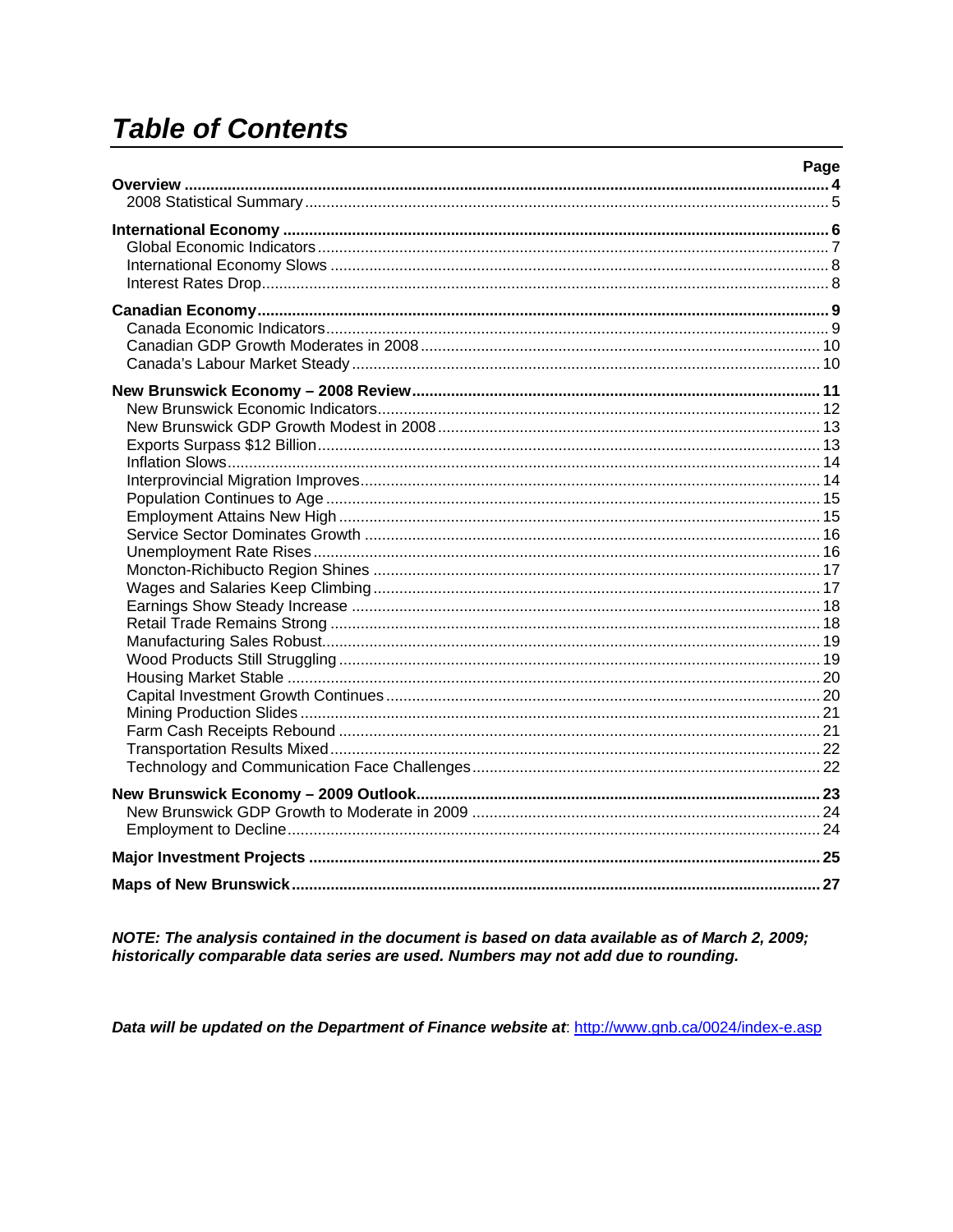# *Overview*

- Due in large part to a US-led collapse in the financial sector, the world economy was caught in the worst financial crisis since the Great Depression. Rising unemployment rates pushed consumer confidence to record lows and weakening global economic growth placed downward pressure on commodity prices, which plummeted in the second half of 2008. Central banks worldwide reduced interest rates to historic lows in response to the economic crisis.
- Economic activity in Canada slowed significantly in 2008, with real gross domestic product (GDP) growth weakening to 0.5%. With the ongoing financial crisis, governments committed to various forms of fiscal and monetary engagements in order to generate economic stimulus. In Budget 2009, the federal government dedicated \$40 billion worth of support over the next two years for a total of 2.5% of GDP.
- The New Brunswick economy strengthened in the first three quarters of the year before slowing as the year came to a close, leading to an estimated increase of 1.0% in real GDP for 2008. Much of the growth came from the construction sector, which reported double-digit gains in non-residential construction. With labour force growth outpacing employment growth, the unemployment rate jumped 1.1 percentage points to 8.6%.
- Increases in New Brunswick exports, retail trade, housing starts, average weekly earnings and manufacturing sales surpassed national rates, while growth in wages and salaries was the same as the national increase.
- Capital investment in the province rose to a record \$6.2 billion, powered by public sector investment. The provincial population grew by 0.3% and inflation was below the Canadian average. However, the crumbling of commodity prices significantly impacted the mining industry in New Brunswick, resulting in the closure of two mines in 2008.
- For 2009, economic growth in North America is expected to contract. While not quite as pronounced as the rest of the country, reduced economic activity will be evident in New Brunswick, with real GDP projected to decline 0.3% as major projects come to an end and weak global demand acts as a drag on domestic exports.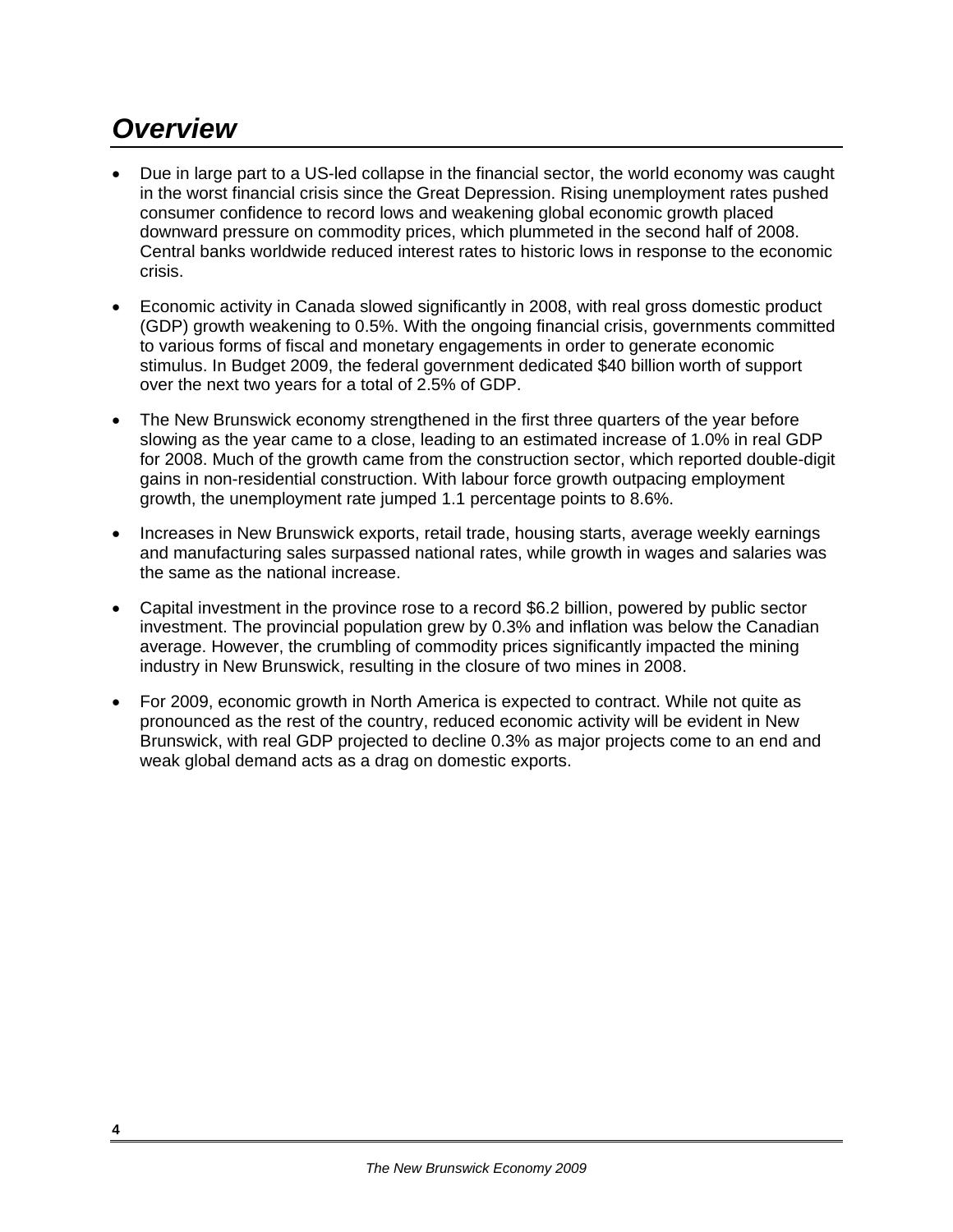# *2008 Statistical Summary*

| <b>2008 Statistical Summary</b><br>Growth Rates <sup>1</sup>                                                                                                                                                              |                                                                |                                                                  |
|---------------------------------------------------------------------------------------------------------------------------------------------------------------------------------------------------------------------------|----------------------------------------------------------------|------------------------------------------------------------------|
|                                                                                                                                                                                                                           |                                                                | N.B. Canada<br>(2007 to 2008)                                    |
| <b>Output</b><br>Gross Domestic Product (GDP)<br>GDP (real)                                                                                                                                                               | 3.8<br>1.0                                                     | 4.4<br>0.5                                                       |
| <b>Population and Labour Force</b><br><b>Total Population (July 1)</b><br><b>Labour Force</b><br>Employment<br>Unemployment Rate (%)<br>Participation Rate (%)                                                            | 0.3<br>2.1<br>0.9<br>8.6<br>64.8                               | 1.2<br>1.7<br>1.5<br>6.1<br>67.8                                 |
| <b>Indicators</b><br>Foreign Exports<br>Retail Trade<br><b>Farm Cash Receipts</b><br><b>Housing Starts</b><br><b>Manufacturing Sales</b><br>Sawn Lumber Production<br>Value of Mineral Production<br>Consumer Price Index | 14.2<br>4.9<br>5.4<br>0.8<br>14.4<br>$-28.1$<br>$-11.2$<br>1.7 | 8.3<br>3.2<br>12.9<br>$-7.6$<br>$-0.5$<br>$-20.5$<br>11.7<br>2.3 |
| <sup>1</sup> Per cent change unless otherwise indicated.                                                                                                                                                                  |                                                                |                                                                  |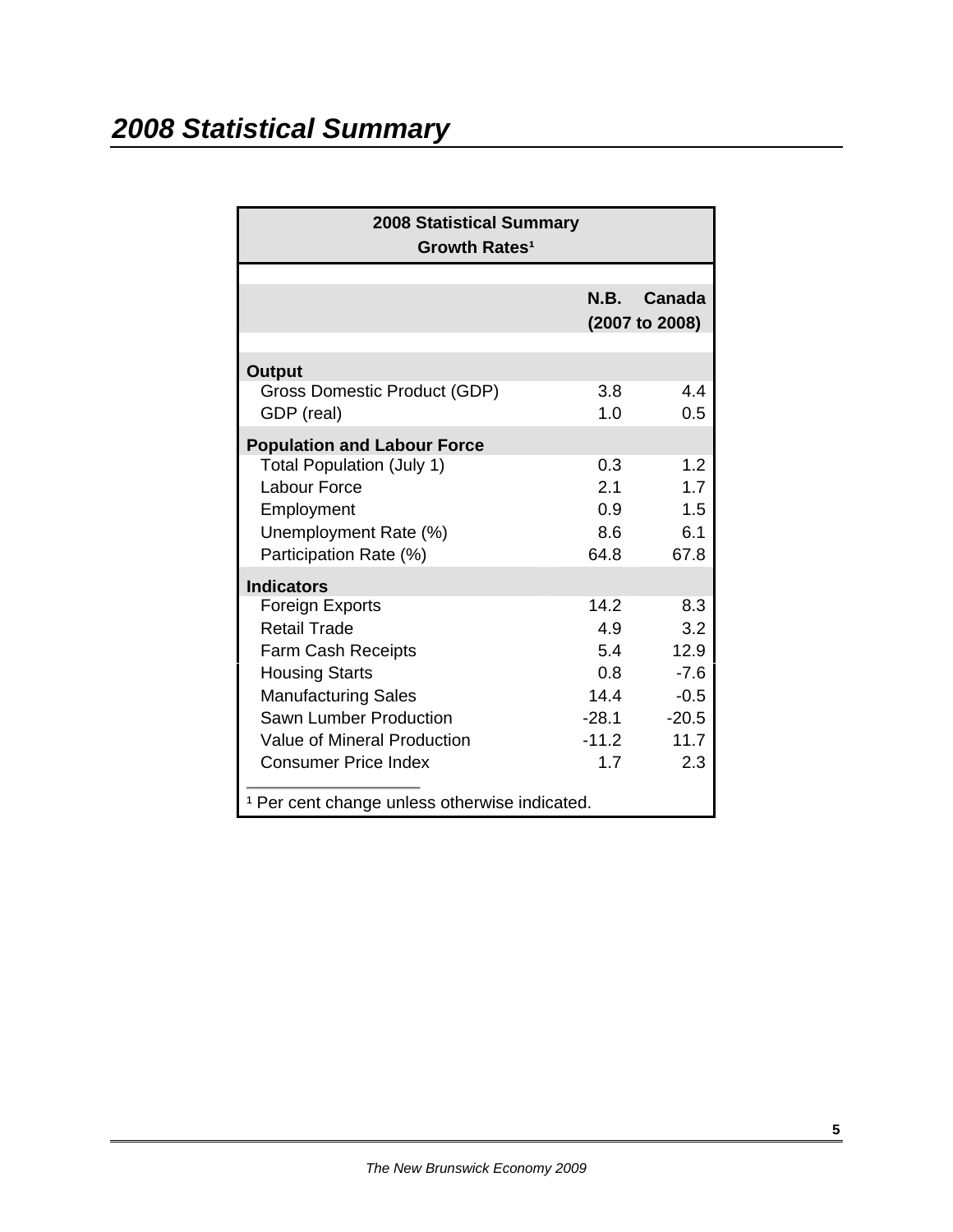# *International Economy*

- A US-led meltdown in the financial sector, triggered by the subprime mortgage crisis, pushed many of the world's largest economies (including the US, the UK, Germany and Japan) into a recession in 2008. The collapse of financial institutions around the globe and the resulting loss of confidence were unprecedented, drawing comparisons to the Great Depression.
- The warning signs of a crisis in the financial market began early in 2008 when the US Federal Reserve brokered the sale of the investment bank Bear Stearns to JPMorgan Chase. Mounting losses brought about by mortgage delinquencies and foreclosures led to further failures in September and October. These conditions were also evident elsewhere in the world where significant government interventions were required to keep their financial institutions afloat.
- The global job boom came to an end in 2008. Unemployment rates in many major industrialized countries began climbing during the year as falling demand forced employers to lay off workers. Consumers cut spending as confidence declined.
- Commodity prices exhibited a great deal of volatility in 2008. Oil prices hit record levels during the summer, topping \$147 (US) per barrel, but retreated to below \$40 (US) per barrel during the last few months of the year as the economic downturn deepened.
- With the collapse of housing activity, real residential investment among OECD countries posted a double-digit decline in 2008 due to increased foreclosures and falling house prices.
- Many developing economies have also been impacted by the downturn in global economic activity. Although still showing growth, the impact of rapidly falling exports has pushed down real GDP growth in newly industrialized economies such as China, India and Brazil.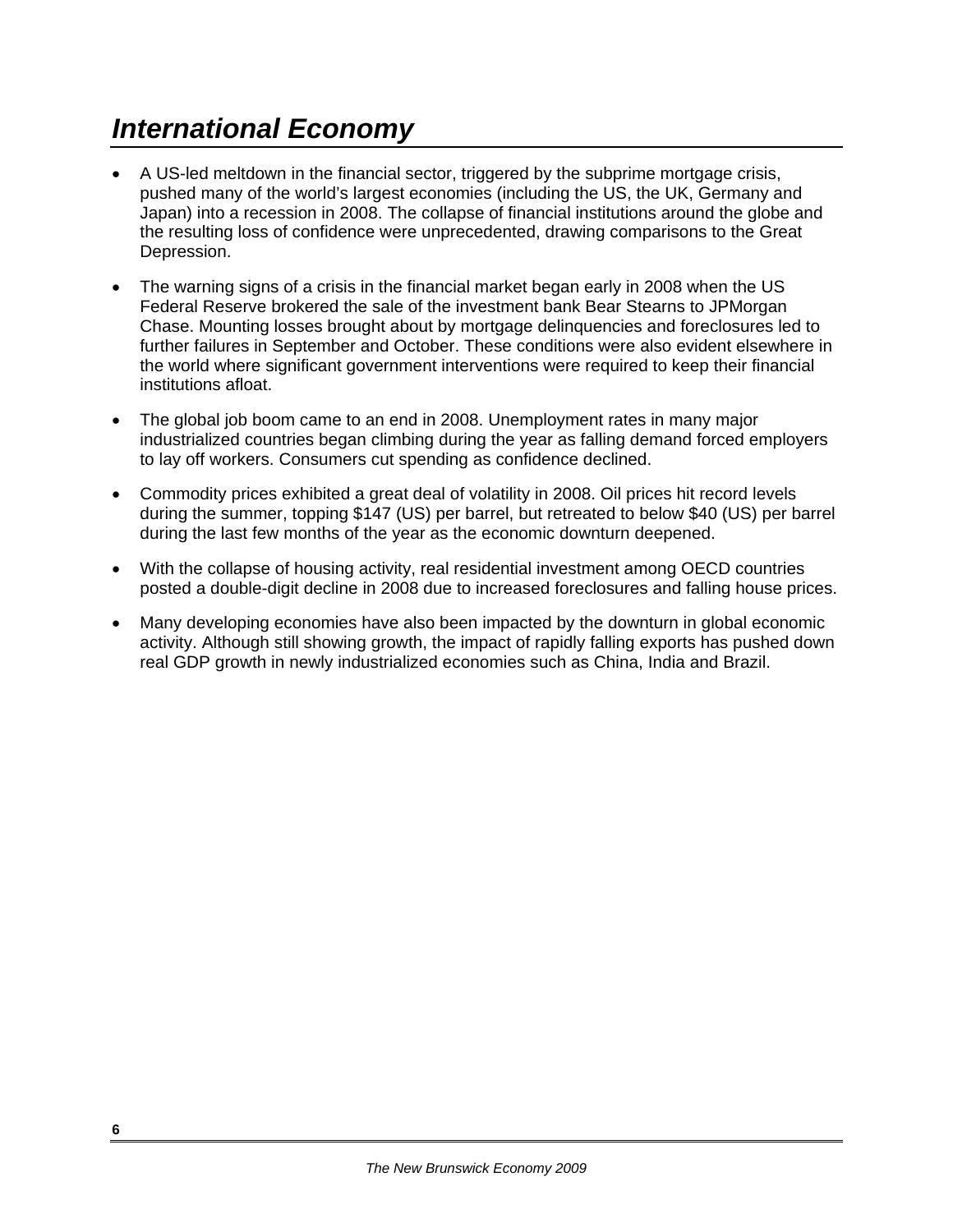# *International Economy (continued)*

| <b>Global Economic Indicators</b><br>Growth Rates <sup>1</sup> , 2007 to 2009                               |                      |                                                 |                                 |                                                                      |  |
|-------------------------------------------------------------------------------------------------------------|----------------------|-------------------------------------------------|---------------------------------|----------------------------------------------------------------------|--|
|                                                                                                             | <b>GDP</b><br>(real) | <b>Consumer</b><br><b>Price</b><br><b>Index</b> | <b>Unemployment</b><br>Rate (%) | <b>Private</b><br><b>Consumption</b><br><b>Expenditure</b><br>(real) |  |
| <b>United States</b>                                                                                        |                      |                                                 |                                 |                                                                      |  |
| 2007<br>2008f<br>2009f                                                                                      | 2.0<br>1.4<br>$-0.9$ | 2.9<br>4.3<br>1.6                               | 4.6<br>5.7<br>7.3               | 2.8<br>0.4<br>$-1.2$                                                 |  |
| Japan                                                                                                       |                      |                                                 |                                 |                                                                      |  |
| 2007<br>2008f<br>2009f                                                                                      | 2.1<br>0.5<br>$-0.1$ | 0.1<br>1.4<br>0.3                               | 3.9<br>4.1<br>4.4               | 1.5<br>0.7<br>0.6                                                    |  |
| Euro zone                                                                                                   |                      |                                                 |                                 |                                                                      |  |
| 2007<br>2008f<br>2009f                                                                                      | 2.6<br>1.0<br>$-0.6$ | 2.1<br>3.4<br>1.4                               | 7.4<br>7.4<br>8.6               | 1.6<br>0.4<br>0.2                                                    |  |
| <b>United Kingdom</b>                                                                                       |                      |                                                 |                                 |                                                                      |  |
| 2007<br>2008f<br>2009f                                                                                      | 3.0<br>0.8<br>$-1.1$ | 2.3<br>3.7<br>2.7                               | 5.4<br>5.5<br>6.8               | 3.0<br>1.8<br>$-1.0$                                                 |  |
| <sup>1</sup> Per cent change unless otherwise indicated.<br>$f =$ forecast<br>Source: OECD Economic Outlook |                      |                                                 |                                 |                                                                      |  |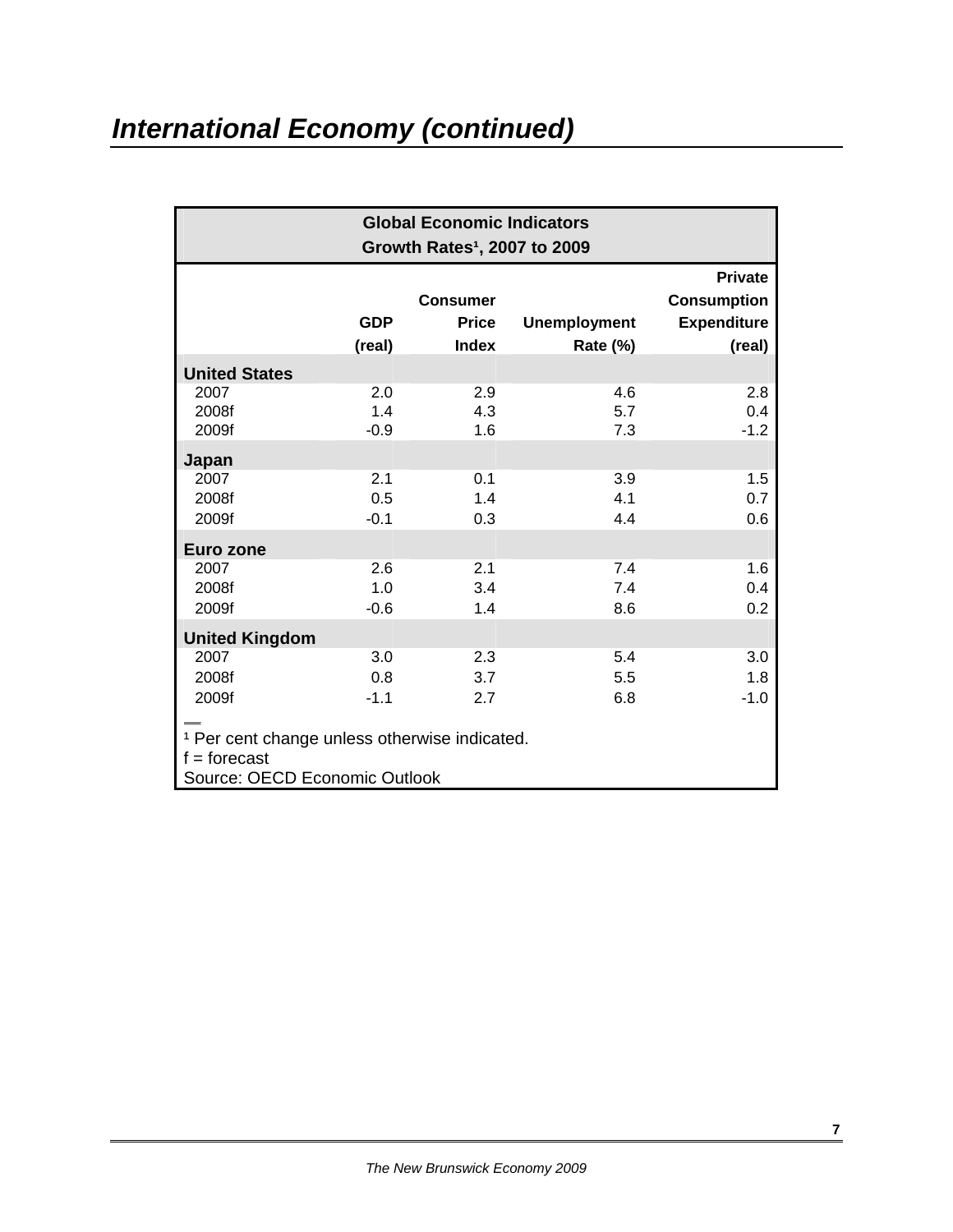#### *International Economy Slows*

The global economy slowed notably in 2008 as the financial crisis took hold and consumer demand declined. Economic activity began to contract late in the year, erasing nearly all the growth seen earlier.

This slowdown will persist for much of 2009, with a modest recovery expected to start late in the year.



#### *Interest Rates Drop*

Central banks around the world reduced interest rates to historic lows throughout the year in response to deteriorating financial and economic conditions.

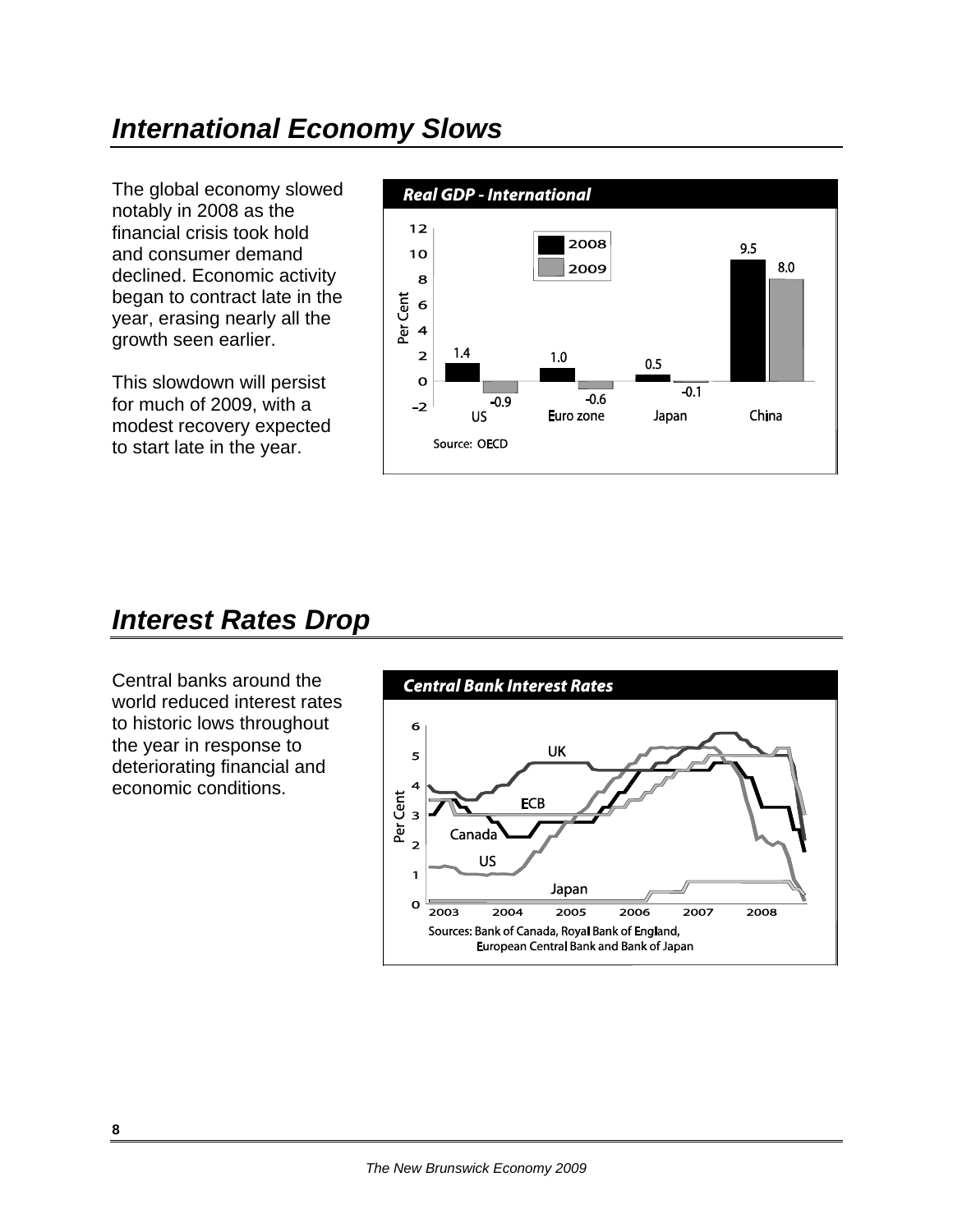# *Canadian Economy*

- The deterioration in financial markets, faltering commodity prices and a deepening of the US recession impacted the Canadian economy, with real GDP growth slowing to 0.5% from 2.7% posted in 2007.
- With growth in the service sector more than double growth in the goods-producing sector, total employment increased 1.5% (or 259,400 jobs) in 2008. The unemployment rate inched up 0.1 percentage point to 6.1% from 6.0% in 2007.
- Canada's rate of inflation rose 2.3% in 2008, slightly higher than the 2.2% increase the previous year. Tight credit conditions and job losses dropped consumer confidence to levels not seen since the 1991 recession. To stimulate consumer spending, the Bank of Canada lowered its overnight rate by 75 basis points in October and another 75 basis points in December. The Canadian dollar eventually settled in the 80 to 85 cent (US) range from a high of 1.02 dollars (US).
- While slumping commodity prices took their toll on certain sectors, overall exports were up 8.3% in 2008, supported largely by exports of energy products. Agriculture and fishing products also fuelled the rise.
- After two years of gains, housing starts declined 7.6% in 2008. Residential building permits were down 10.2%, while non-residential building permits increased 2.4%.
- According to private sector forecasters, lower employment levels, decreased consumer spending and weakened trade are expected to contribute to a decline in real economic growth for 2009. This negative growth, coupled with falling commodity prices, is expected to keep inflation low, while the unemployment rate is anticipated to increase significantly.

| <b>Canada Economic Indicators</b><br>Growth Rates <sup>1</sup> , 2007 to 2009                                 |      |      |                   |  |  |  |
|---------------------------------------------------------------------------------------------------------------|------|------|-------------------|--|--|--|
|                                                                                                               | 2007 | 2008 | 2009 <sup>2</sup> |  |  |  |
| Gross Domestic Product (GDP)                                                                                  | 5.9  | 4.4  | $-2.4$            |  |  |  |
| GDP (real)                                                                                                    | 2.7  | 0.5  | $-1.1$            |  |  |  |
| Employment                                                                                                    | 2.3  | 1.5  | $-1.2$            |  |  |  |
| Unemployment Rate (%)                                                                                         | 6.0  | 6.1  | 7.7               |  |  |  |
| <b>Consumer Price Index</b>                                                                                   | 22   | 2.3  | 0.4               |  |  |  |
| <sup>1</sup> Per cent change unless otherwise indicated.<br><sup>2</sup> Average of private sector forecasts. |      |      |                   |  |  |  |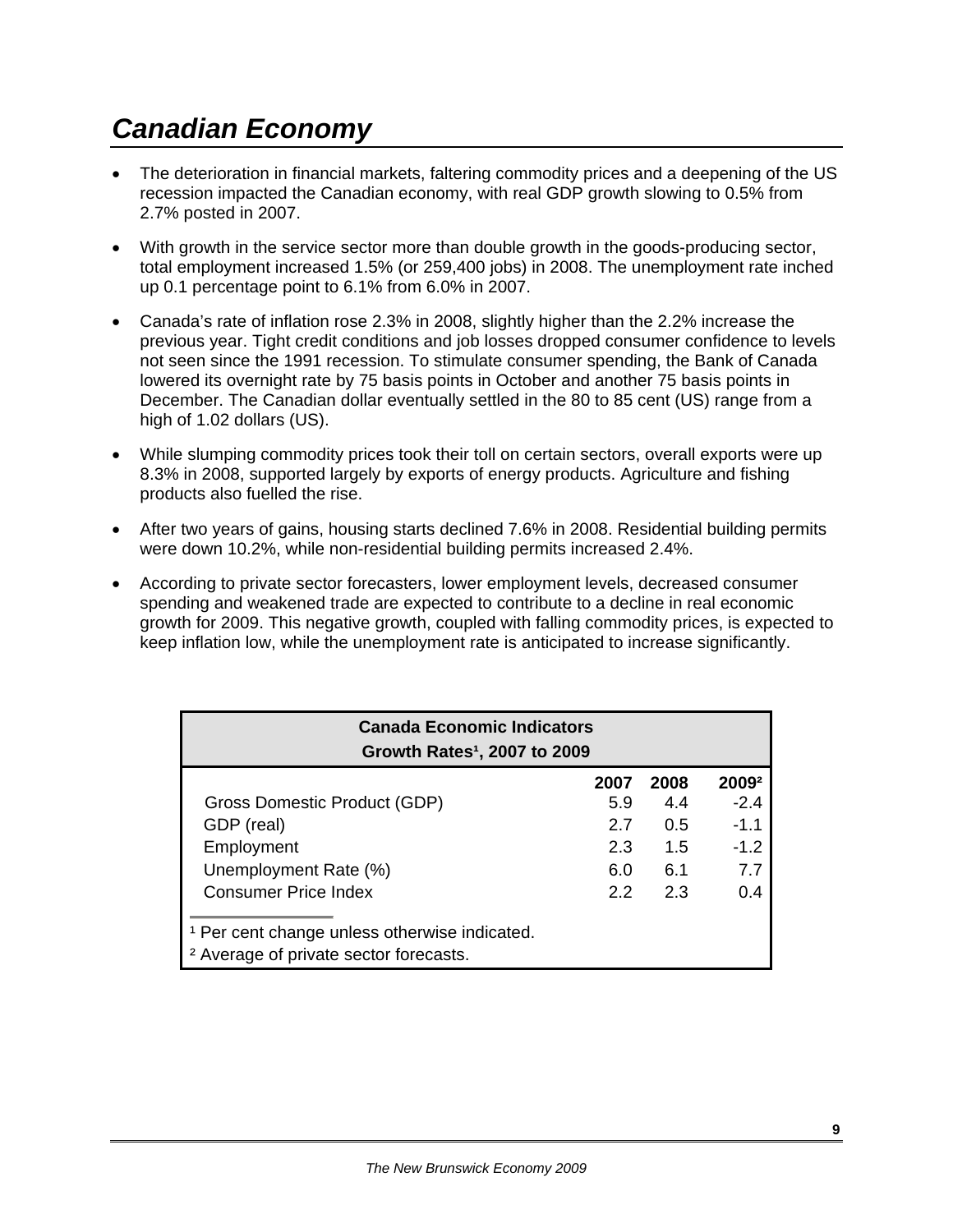#### *Canadian GDP Growth Moderates in 2008*

Canadian economic growth advanced by an estimated 0.5% in 2008 supported by healthy performances in the West. Growth in Alberta, Saskatchewan and Manitoba more than offset the decline in Ontario, where the manufacturing sector was battered.

Real GDP growth is expected to decline in 2009 as the global recession is felt across the country.



# *Canada's Labour Market Steady*

Canada realized employment gains of 259,400 in 2008, as employment rose by 1.5% for the year.

The national unemployment rate edged up slightly to 6.1% following a threedecade low of 6.0% the previous year.

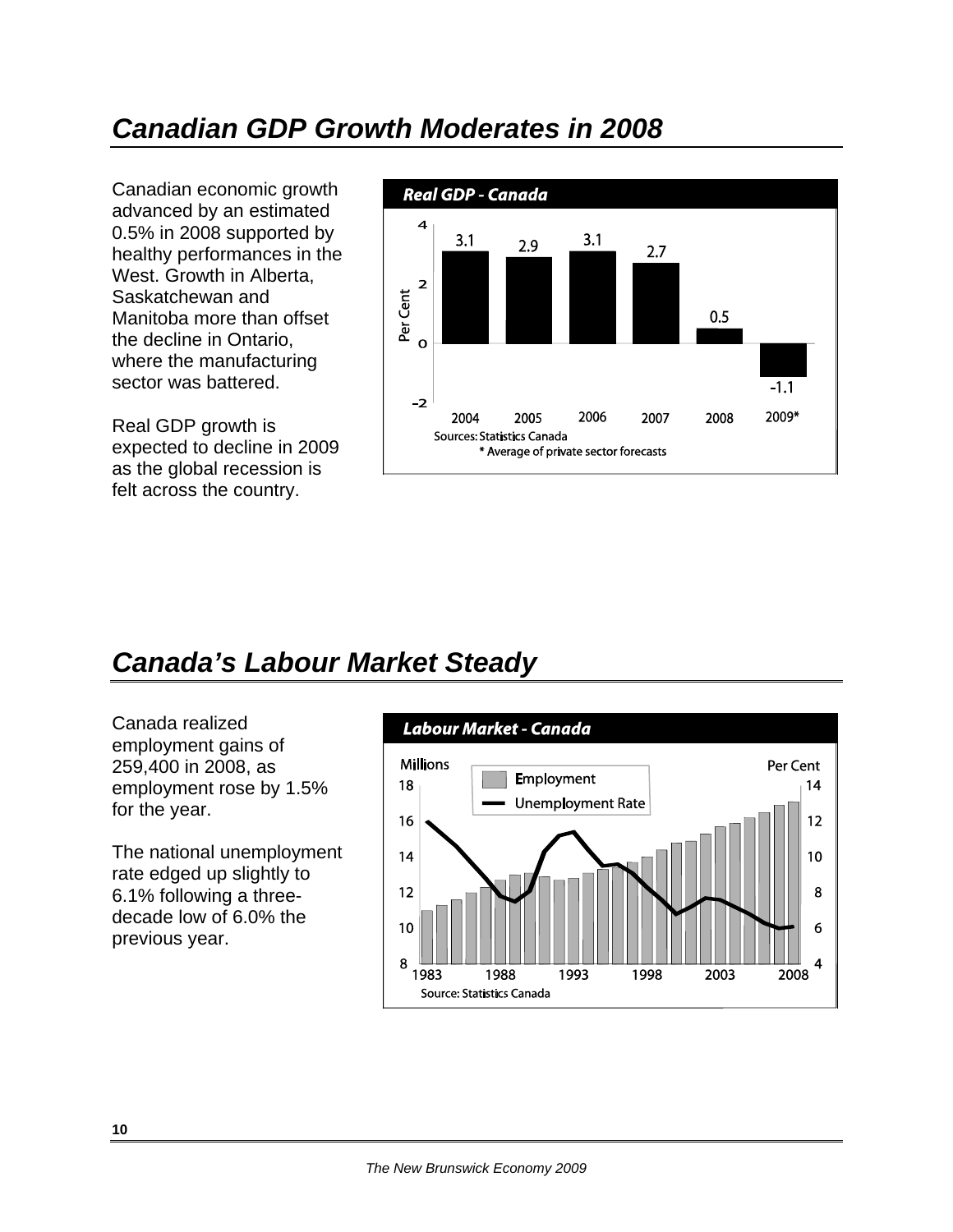# *New Brunswick Economy – 2008 Review*

- A strong domestic economy throughout the first three quarters of 2008 helped New Brunswick weather the global economic downturn. However, the health of the provincial economy looked very different as the year came to a close.
- The Department of Finance estimates that real GDP growth in New Brunswick slowed to 1.0% in 2008 from 1.7% in 2007.
- Much of the stimulus in the economy was created by the construction sector. Double-digit growth in non-residential construction was led by major projects such as the Canaport LNG terminal and the Brunswick Pipeline. This growth, coupled with solid increases in residential construction, contributed significantly to overall economic well-being. However, the pace of activity began to slow late in the year as the economic crisis worsened and major projects began to wind down.
- The increase in the consumer price index (CPI) for New Brunswick slowed to 1.7% in 2008, remaining below the national rate of inflation for the third year in a row. After years of losses or no growth, the provincial population jumped 0.3% in 2008, the highest rate of demographic growth since 1992.
- Employment in New Brunswick stood at 366,200 (+0.9%) in 2008, an all-time high. A stronger rise in the labour force (+2.1%), pushed the unemployment rate up 1.1 percentage points to 8.6%. The participation rate peaked at 64.8%.
- Healthy growth in wages and salaries (up 5.0% in 2008) translated into another banner year overall for New Brunswick retailers, as sales rose 4.9% for the year. The number of new motor vehicle sales increased 6.0%, bucking the national decrease of 0.9%.
- Zinc prices retreated from the record high set in 2007, falling to levels not seen since 2004. Consequently, Blue Note Mining was forced to cease production at its Caribou and Restigouche mines.
- Housing activity in the province turned in another solid performance with growth in both new home construction and resale house prices. Difficulties persisted in the forestry sector, however, as evidenced by weakness in the US housing market. Several mills in the province were forced to make production cuts and reduce their labour force.
- New Brunswick became a producer of wind energy in 2008 with the launch of the \$170-million Kent Hills wind farm. The development of three other wind energy projects in Aulac, Lamèque and Caribou Mountain continues, bringing with them a total investment in excess of \$400 million.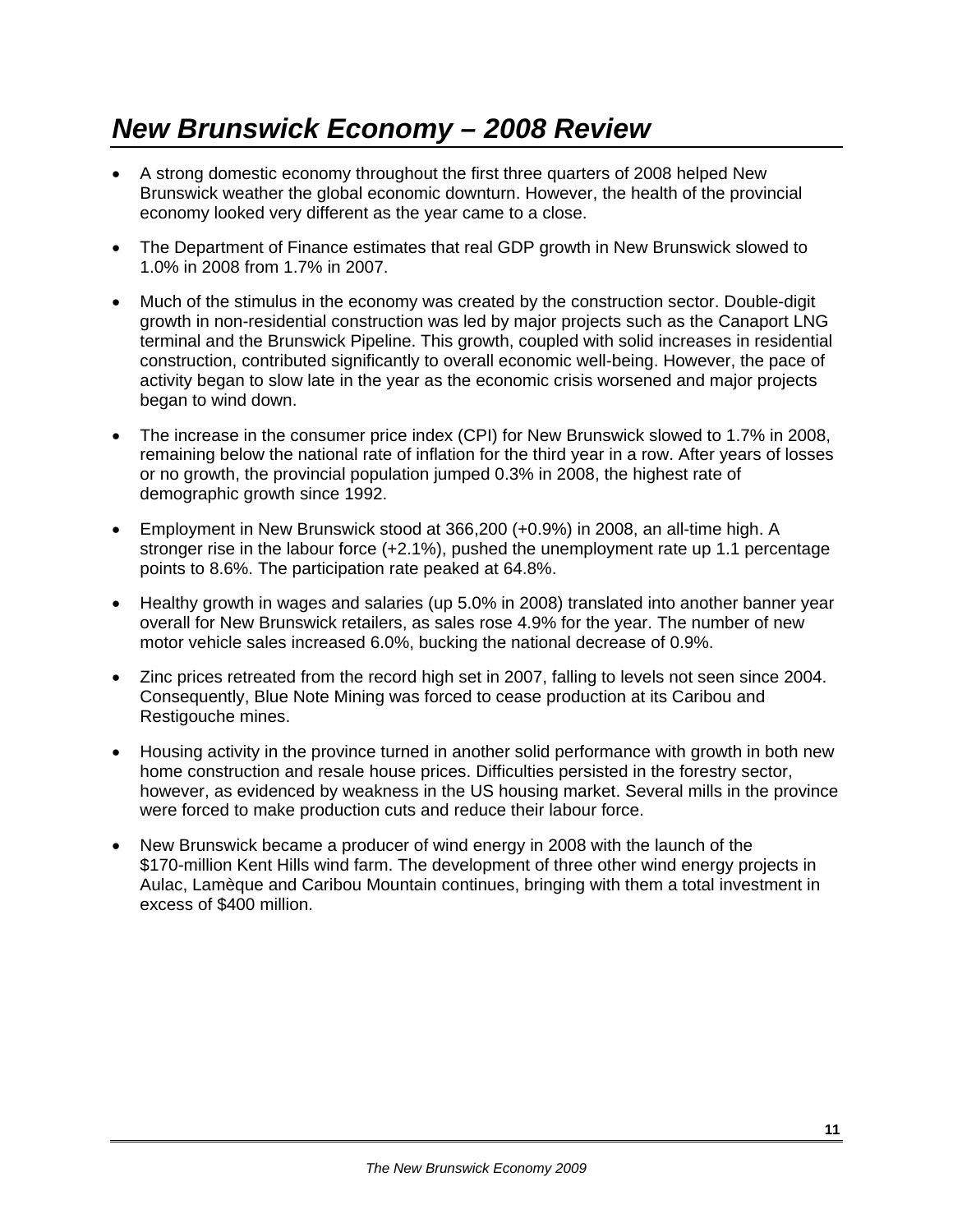# *New Brunswick Economy – 2008 Review (continued)*

| <b>New Brunswick Economic Indicators</b><br>Growth Rates <sup>1</sup> , 2005 to 2009                                                                         |                                     |                                     |                                  |                                  |                                          |  |
|--------------------------------------------------------------------------------------------------------------------------------------------------------------|-------------------------------------|-------------------------------------|----------------------------------|----------------------------------|------------------------------------------|--|
|                                                                                                                                                              | 2005                                | 2006                                | 2007                             | 2008                             | 2009 <sup>2</sup>                        |  |
| <b>Economic Accounts</b>                                                                                                                                     |                                     |                                     |                                  |                                  |                                          |  |
| Gross Domestic Product (GDP)<br><b>Personal Expenditures</b><br><b>Government Current Expenditures</b><br><b>Gross Fixed Capital Formation</b><br>GDP (real) | 4.5<br>4.3<br>8.4<br>6.9<br>1.6     | 4.4<br>4.9<br>6.6<br>19.6<br>2.4    | 4.3<br>5.7<br>5.2<br>8.0<br>1.7  | 3.8<br>6.6<br>5.0<br>8.6<br>1.0  | $-1.7$<br>1.3<br>4.9<br>$-5.1$<br>$-0.3$ |  |
| <b>Income</b>                                                                                                                                                |                                     |                                     |                                  |                                  |                                          |  |
| <b>Personal Income</b><br>Labour Income<br>Corporate Profits Before Taxes                                                                                    | 3.4<br>4.1<br>12.7                  | 3.7<br>4.0<br>10.7                  | 4.9<br>4.9<br>2.8                | 3.4<br>5.0<br>$-0.2$             | $-0.4$<br>$-0.1$<br>$-12.9$              |  |
| <b>Population and Labour Market</b>                                                                                                                          |                                     |                                     |                                  |                                  |                                          |  |
| <b>Total Population (July 1)</b><br><b>Labour Force</b><br>Employment<br>Unemployment Rate (%)<br>Participation Rate (%)                                     | $-0.2$<br>0.1<br>0.1<br>9.7<br>63.6 | $-0.3$<br>0.4<br>1.4<br>8.8<br>63.7 | 0.0<br>0.7<br>2.1<br>7.5<br>64.0 | 0.3<br>2.1<br>0.9<br>8.6<br>64.8 | 0.2<br>$-0.2$<br>$-1.2$<br>9.5<br>64.5   |  |
| <b>Other</b>                                                                                                                                                 |                                     |                                     |                                  |                                  |                                          |  |
| <b>Consumer Price Index</b><br><b>Housing Starts</b>                                                                                                         | 2.4<br>0.3                          | 1.7<br>3.2                          | 1.9<br>3.8                       | 1.7<br>0.8                       | 0.7<br>$-18.1$                           |  |
| <sup>1</sup> Per cent change unless otherwise indicated.<br><sup>2</sup> Projections – NB Finance                                                            |                                     |                                     |                                  |                                  |                                          |  |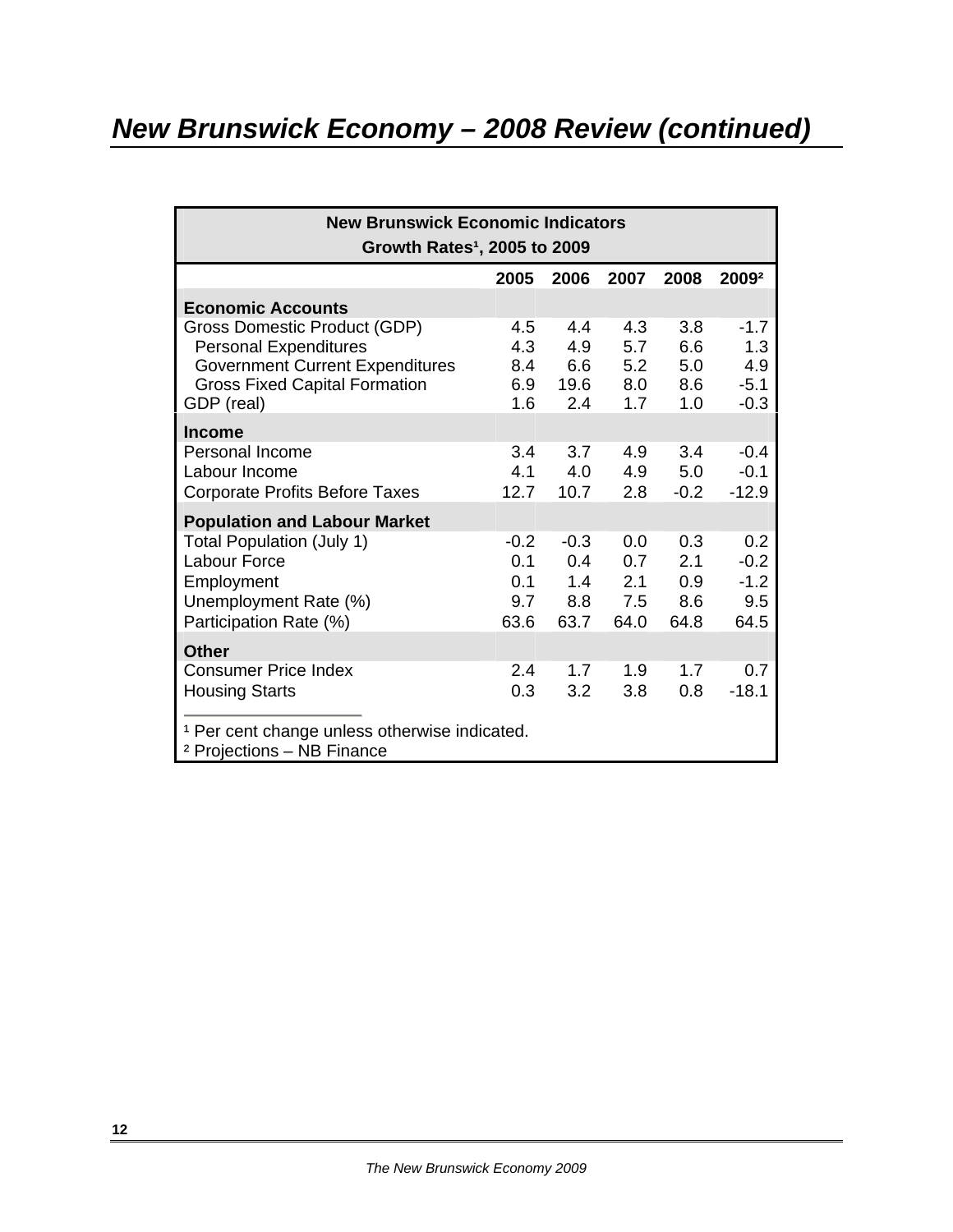## *New Brunswick GDP Growth Modest in 2008*

The performance of New Brunswick's economy is expected to wane a bit from the previous year, with the Department of Finance estimating real GDP growth of 1.0% for 2008, compared to 1.7% in 2007.

Private sector forecasters anticipate growth in the 1.0% to 1.6% range, with an average of 1.1%.



# *Exports Surpass \$12 Billion*

Foreign exports of goods from New Brunswick totalled \$12.8 billion in 2008, an increase of 14.2% over 2007. Energy products led the gain with industrial goods and agricultural and fishing products also contributing to the rise.

The majority of the province's merchandise exports are destined for US markets (82.7%), followed by the Netherlands (4.1%), Belgium (1.9%) and Gibraltar (1.8%).

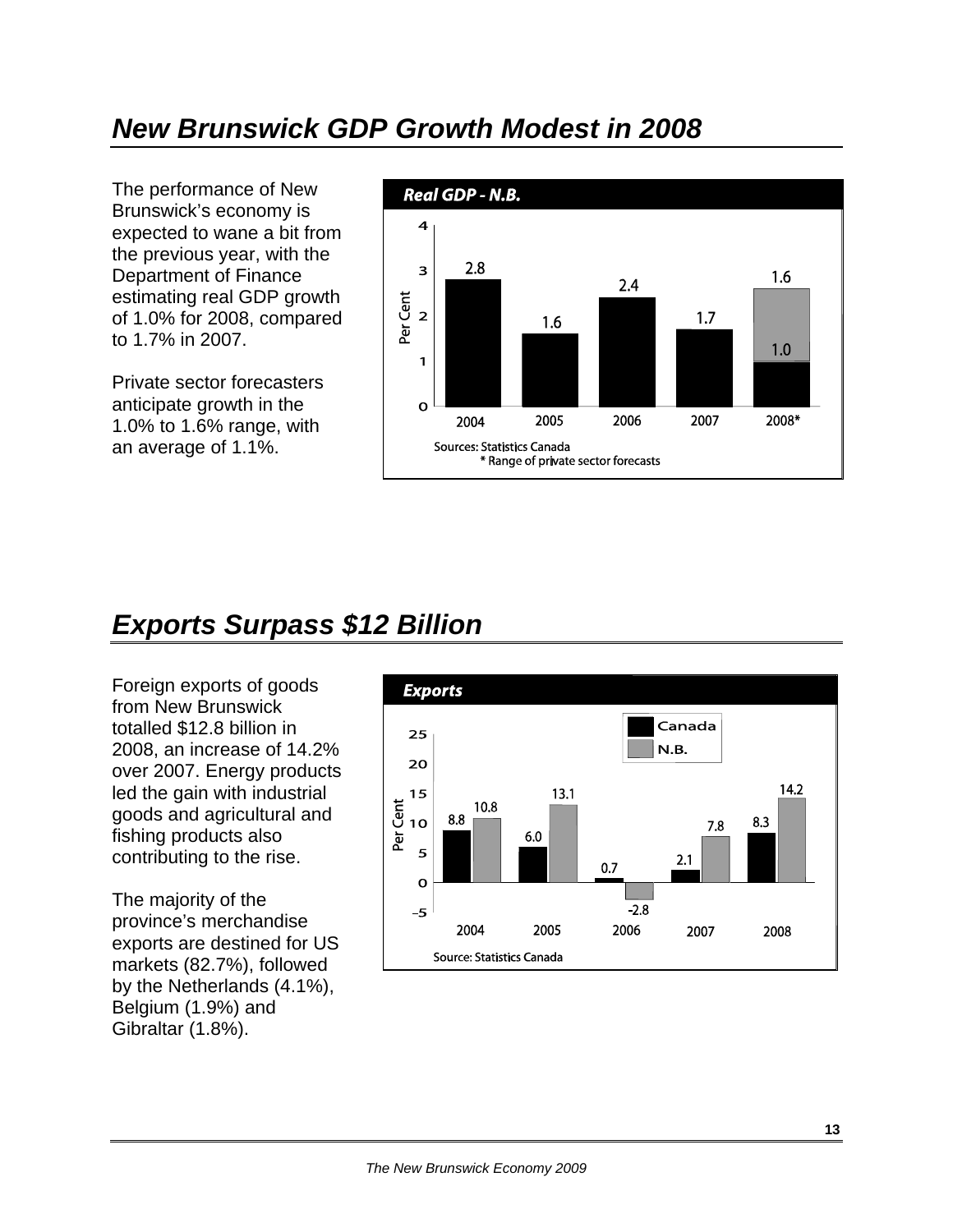# *Inflation Slows*

For the third consecutive year, the provincial rate of inflation was below the Canadian rate. Consumer prices in New Brunswick increased 1.7% in 2008 compared to the national rate of 2.3%.

Higher prices were evident in six of the eight major CPI groups in New Brunswick, with food and shelter reporting growth above the provincial increase.



#### *Interprovincial Migration Improves*

As of July 1, 2008, New Brunswick's population was estimated at 747,302, a 0.3% increase from July 1, 2007.

Net interprovincial migration improved significantly, with a net outflow of 325 in 2007-2008 compared to a net outflow of 2,632 the previous year.

Fewer births and more deaths caused the natural increase to fall.

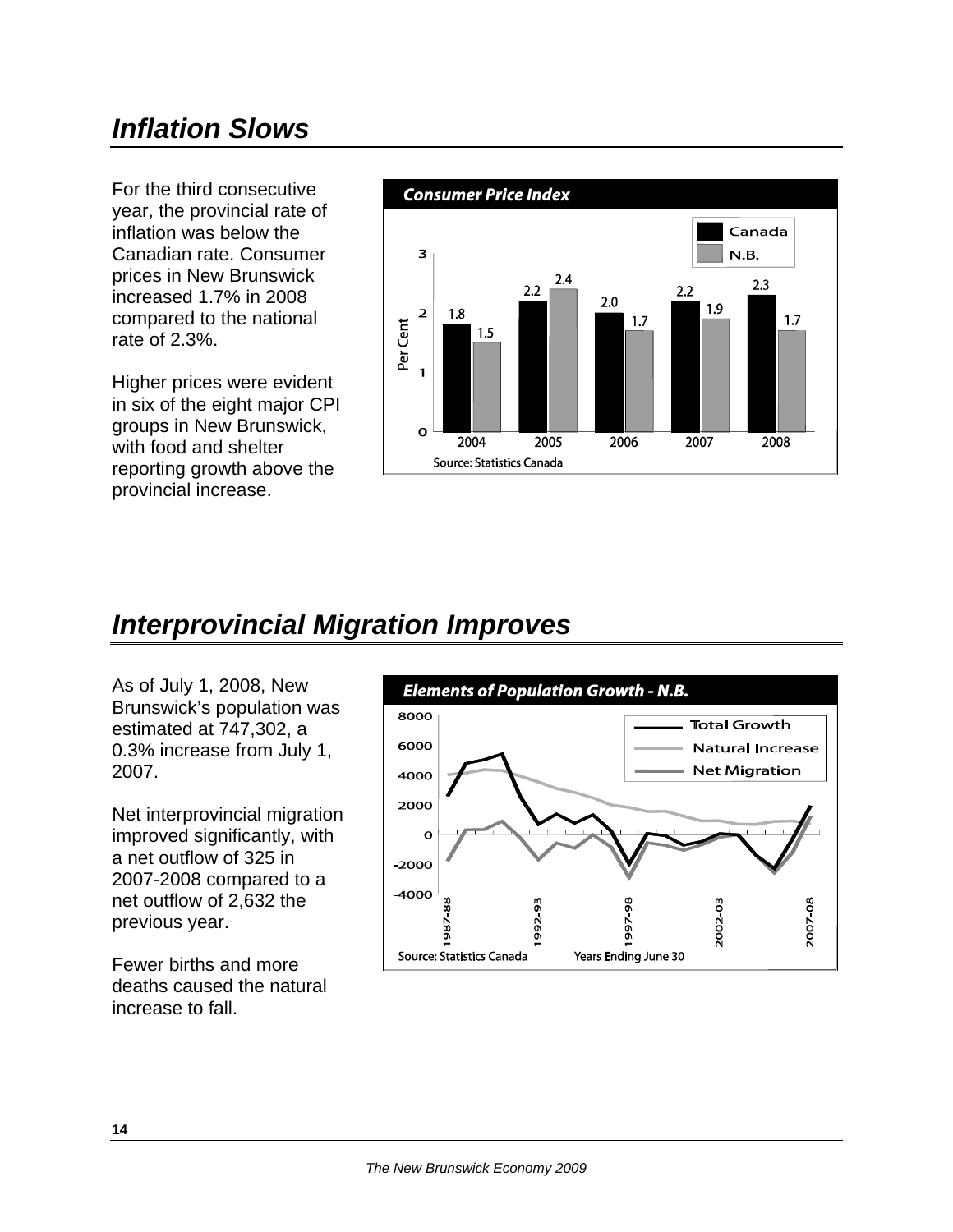# *Population Continues to Age*

The median age in New Brunswick reached 42.0 years in 2008, 2.6 years older than the national average of 39.4 years.

The proportion of children and young adults continued to decline, while the presenior and seniors' groups increased their shares.



# *Employment Attains New High*

Provincial employment reached a record high of 366,200 in 2008, up 0.9% from 2007. Nationally, the number of employed rose 1.5%.

Employment gains were all in full-time work, which increased by 4,000 (+1.3%) and accounted for 84% of all jobs in the province. Part-time employment fell by 700 (-1.2%).

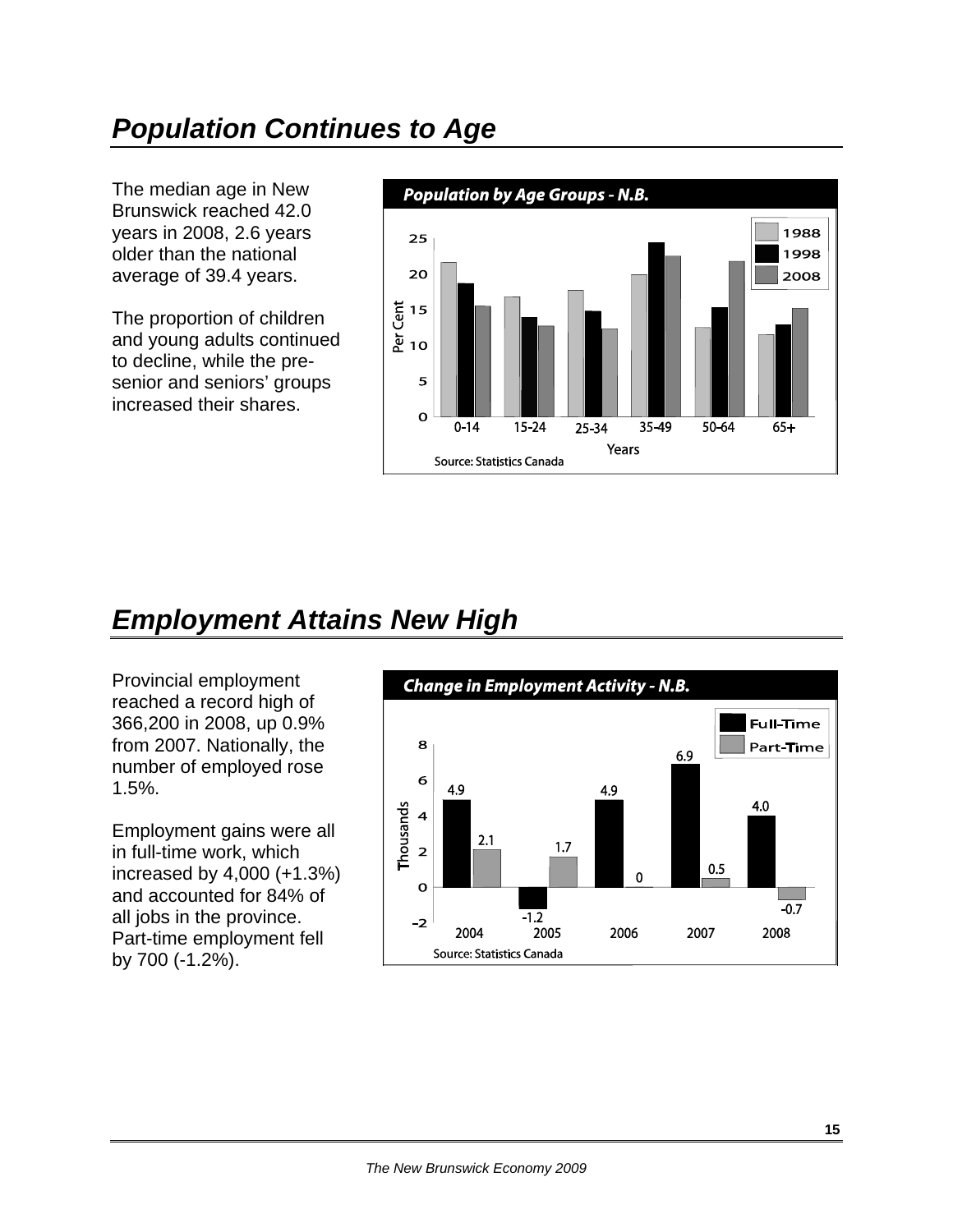## *Service Sector Dominates Growth*

Job growth in 2008 was concentrated in the service sector, spearheaded by gains in public administration (+4,100) and health care and social assistance (+2,900).

The goods-producing sector, which was a pillar of employment strength in 2007, suffered job losses in 2008, most notably in manufacturing (-2,700).



#### *Unemployment Rate Rises*

Despite the increase in employment, New Brunswick's unemployment rate deteriorated from the previous year, rising to 8.6% in 2008, the result of stronger labour force growth.

The unemployment rate for Canada edged up to 6.1% in 2008.

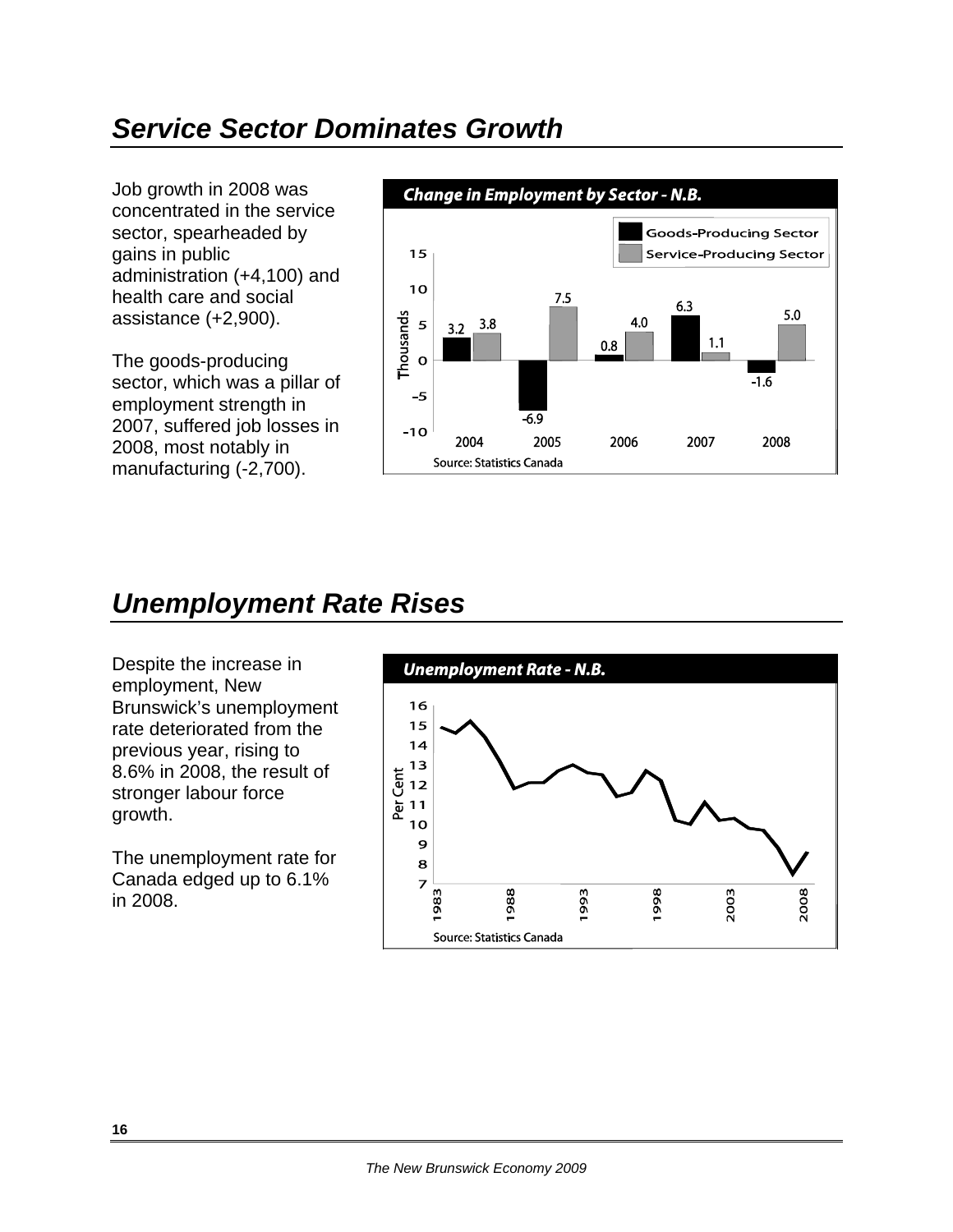# *Moncton-Richibucto Region Shines*

Employment in Moncton-Richibucto rose by 5,000 to surpass 100,000. Saint John-St. Stephen also registered employment gains (+700), while the three remaining regions reported declines.

Campbellton-Miramichi suffered the heaviest job loss (-1,700) and maintained the highest unemployment rate (14.9%).



# *Wages and Salaries Keep Climbing*

Wages and salaries in New Brunswick increased 5.0% for the second year in a row in 2008 and matched the national increase.

Gains in construction, trade, and health care and social assistance had the most positive impact. Manufacturing was the only industry to exhibit a decrease (-0.3%).

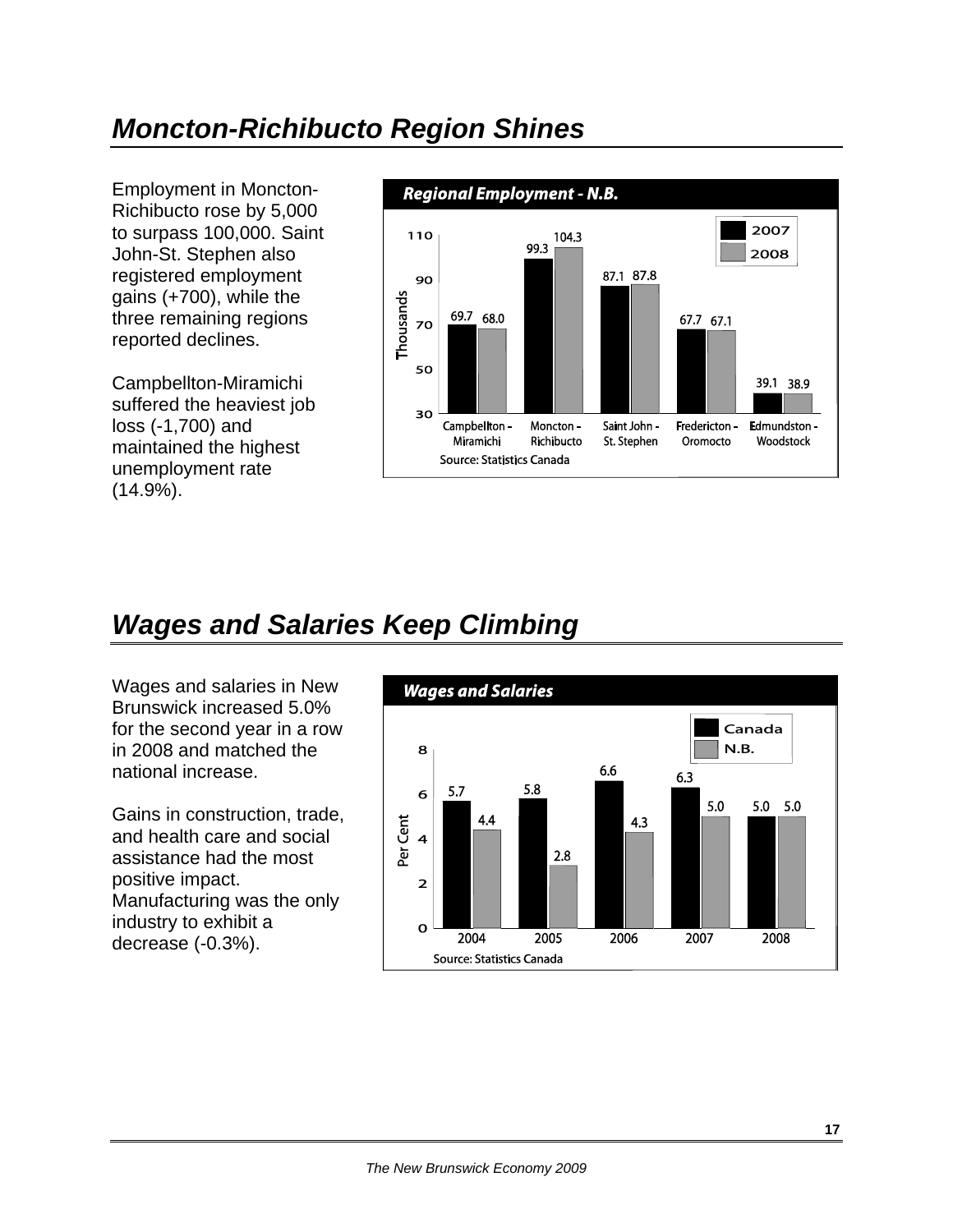# *Earnings Show Steady Increase*

Average weekly earnings in New Brunswick rose 3.3% in 2008, marking the tenth consecutive year the province has been above the national increase (+2.8% in 2008).

At \$730.96, the province's earnings represented 92.2% of the Canadian average of \$792.46.

Provincial earnings ranged from a high of \$1,042.29 in public administration to a low of \$292.82 in accommodation and food services.

#### Average Weekly Earnings (2008) - N.B. Public administration 1,042.29 Information & cultural indust 1,015.26 998.81 nce & insurance Fin 968.53 entific & tech 869.39 856.44 852.64 808.24 751.44 696.44 542.78 502.64 501.87 292.82 200 400 600 800 1,000 1,200 0 **Dollars Source: Statistics Canada**

# *Retail Trade Remains Strong*

In 2008, growth in New Brunswick's retail trade remained above 4.5% for the fourth year in a row. This industry accounts for almost 7% of provincial GDP.

Gasoline stations and used and recreational motor vehicle and parts dealers displayed double-digit growth, while sales for new car dealers declined 1.4%.

Nationally, retail sales increased 3.2%.

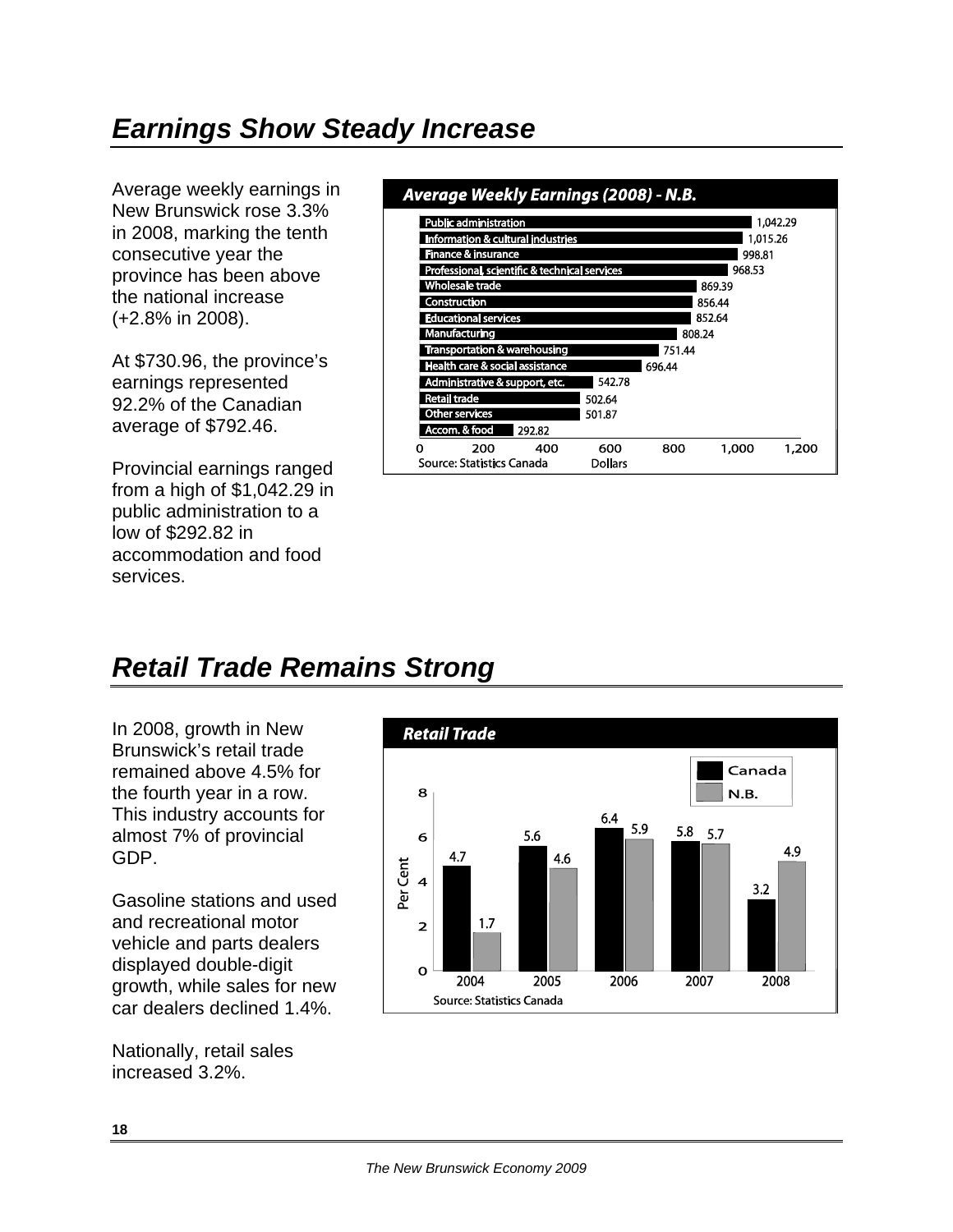# *Manufacturing Sales Robust*

Manufacturing sales in New Brunswick reached a record high of \$17.9 billion in 2008, due mainly to high petroleum product prices during most of the year. The sector represents almost 13% of provincial GDP.

Sales of non-durable goods (+17.2%) drove the overall rise in sales as durable goods decreased 0.6%.

Canada's outcome was significantly below the province's increase of 14.4%.



# *Wood Products Still Struggling*

Weak demand negatively influenced New Brunswick's wood product manufacturers.

Sales, which have totalled more than \$1 billion annually for a decade, dropped 14.1% in 2008 to \$859.8 million.

Wood products industries represent less than 2% of New Brunswick's GDP.

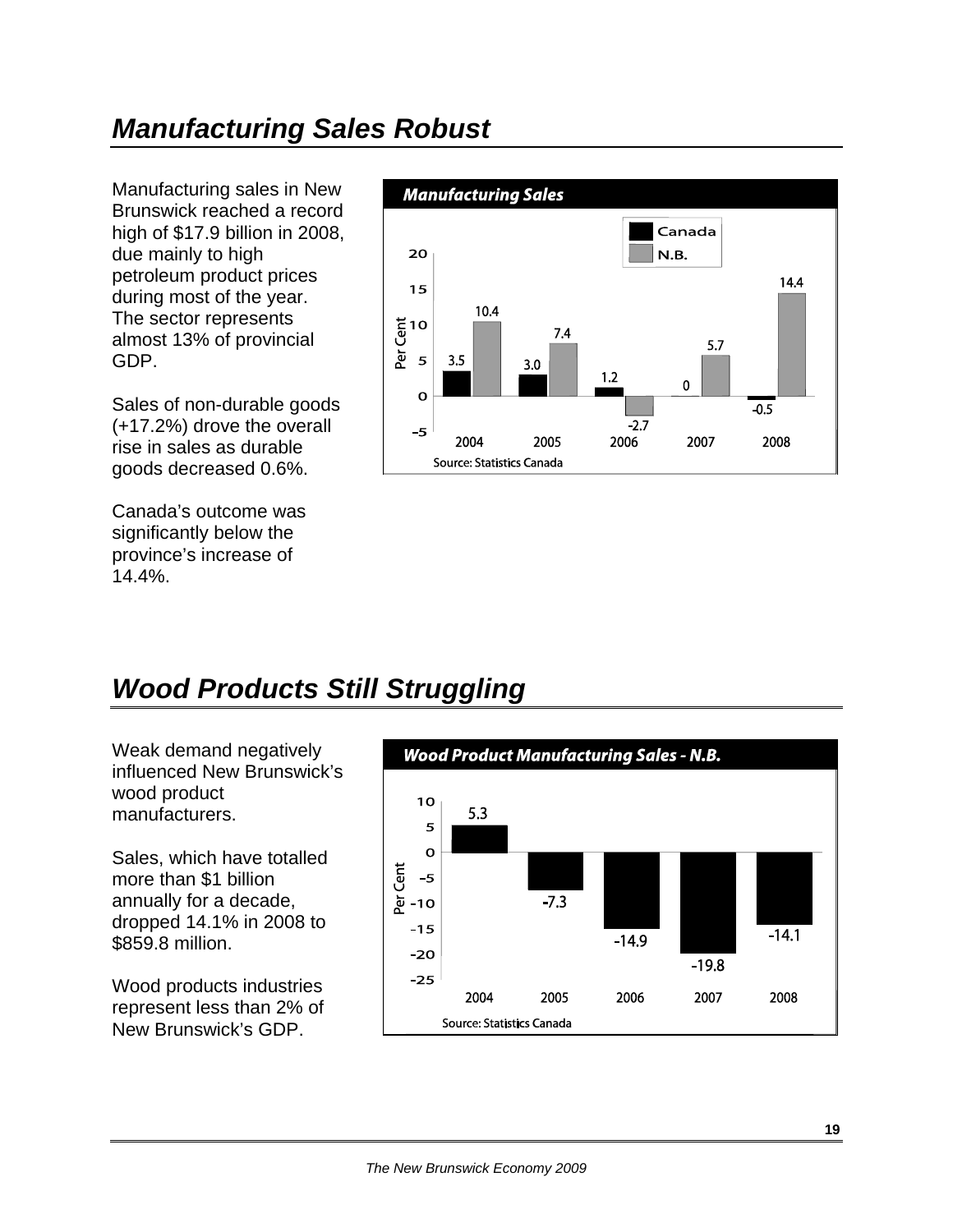Driven by an increase in housing starts in urban centres, provincial starts bucked the national trend and edged up 0.8% in 2008 to 4,274 units.

Canada's housing market struggled, with housing starts tumbling 7.6% for the year.



# *Capital Investment Growth Continues*

Capital investment in New Brunswick increased 2.2% to a record \$6.2 billion in 2008. Investment in the public sector continued to rise while it declined in the private sector.

Higher investment in utilities, public administration, housing and retail trade had the strongest impact on the provincial total.

Nationally, capital investment climbed 5.2%.

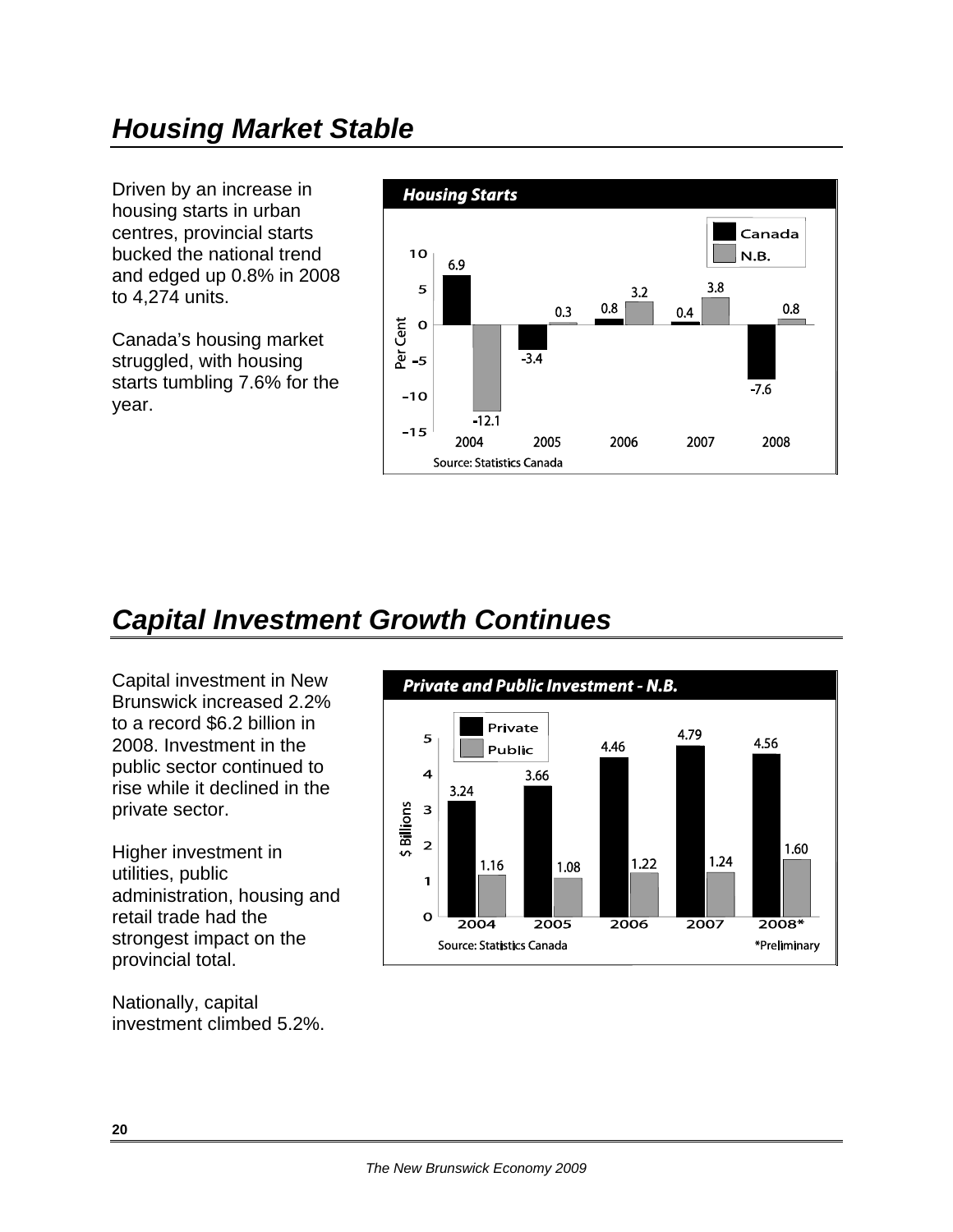# *Mining Production Slides*

New Brunswick is a major Canadian producer of lead, zinc, silver, potash, peat, antimony, bismuth and cadmium.

In 2008, the overall value of mineral production was estimated to total \$1.4 billion, an 11.2% decrease from 2007.

The mining and oil and gas extraction industry represents about 1% of provincial GDP.



#### *Farm Cash Receipts Rebound*

With a 5.4% increase in 2008, New Brunswick's farm cash receipts rebounded from a decline the previous year. The gain was due to crop receipts jumping 12.1%, as livestock receipts increased 1.4%.

Nationally, farm cash receipts rose 12.9%.

Agriculture represents under 2% of New Brunswick's GDP.

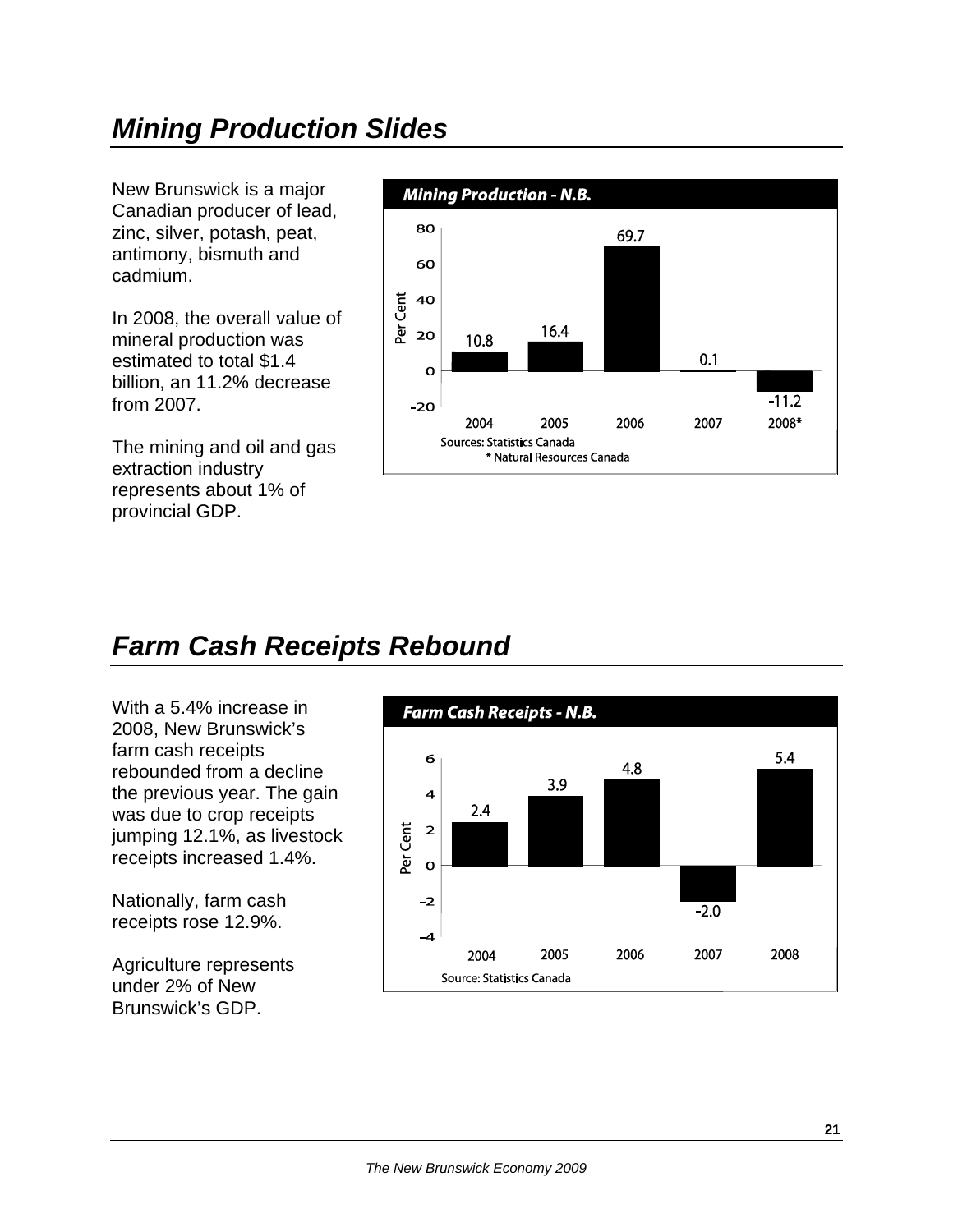# *Transportation Results Mixed*

Transportation and warehousing employment increased 6.8% in 2008 even though the trucking component declined. This sector represents 5% of provincial GDP.

Airports serving the three largest centres continued to display improvements in passenger and/or aircraft movements.

The port of Saint John saw a decrease in cargo tonnage but an increase in cruise passengers. Vessel tonnage at the Belledune port was notably higher.



# *Technology and Communication Face Challenges*

Employment in technology and communication in 2008 returned to a similar level reported in recent years; scientific and technical services exhibited growth while communication showed a decrease.

This sector accounts for about 9% of provincial GDP.

The customer contact sector has roughly 110 sites that employ about 21,000 people throughout the province.

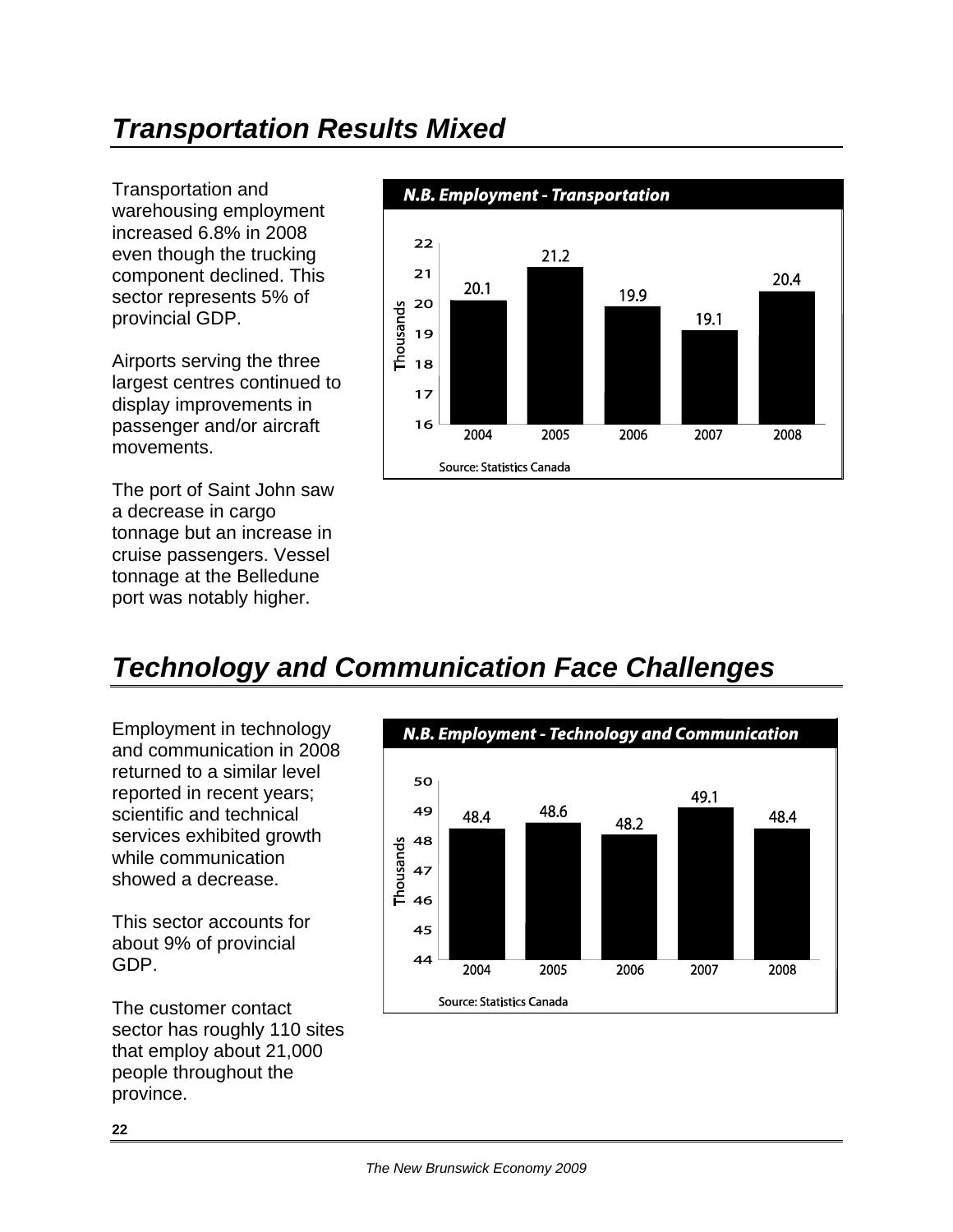# *New Brunswick Economy – 2009 Outlook*

- With the winding down of some major projects in the energy sector, and with the effects of a global slowdown taking hold, the New Brunswick economy will contract in 2009 for the first time since 1991.
- The Department of Finance is forecasting real GDP to decline 0.3% for 2009. Private sector forecasters are anticipating growth for the province in the range of -0.6% to 1.2%, averaging negative growth of 0.1%.
- The investment climate in the province will be weaker than that seen in recent years, as funding for capital projects will be more difficult to acquire. The wrapping up of the LNG terminal, the 145-kilometre Brunswick Pipeline and the Point Lepreau refurbishment project will limit non-residential construction in 2009. Reduced business activity, however, will be partially offset by increased spending on infrastructure projects by all levels of government.
- Job losses, that began as 2008 came to a close, will persist throughout much of 2009. Weaker employment prospects will translate into little, if any, growth in personal income. As such, New Brunswickers will watch their spending closely.
- Continued weakness in global commodity prices is expected to curb activity in New Brunswick's mining, forestry and manufacturing sectors in 2009. Although oil prices are projected to recover somewhat, they will remain well below 2008 levels. Zinc and lumber prices will show minimal growth until global demand from the current slowdown picks up.
- After three consecutive years of housing starts exceeding 4,000 units, New Brunswick's housing market will deteriorate in 2009 as dwindling consumer confidence restricts housing demand. New home construction is expected to fall to a nine-year low, as the limited availability of credit slows the pace of apartment construction.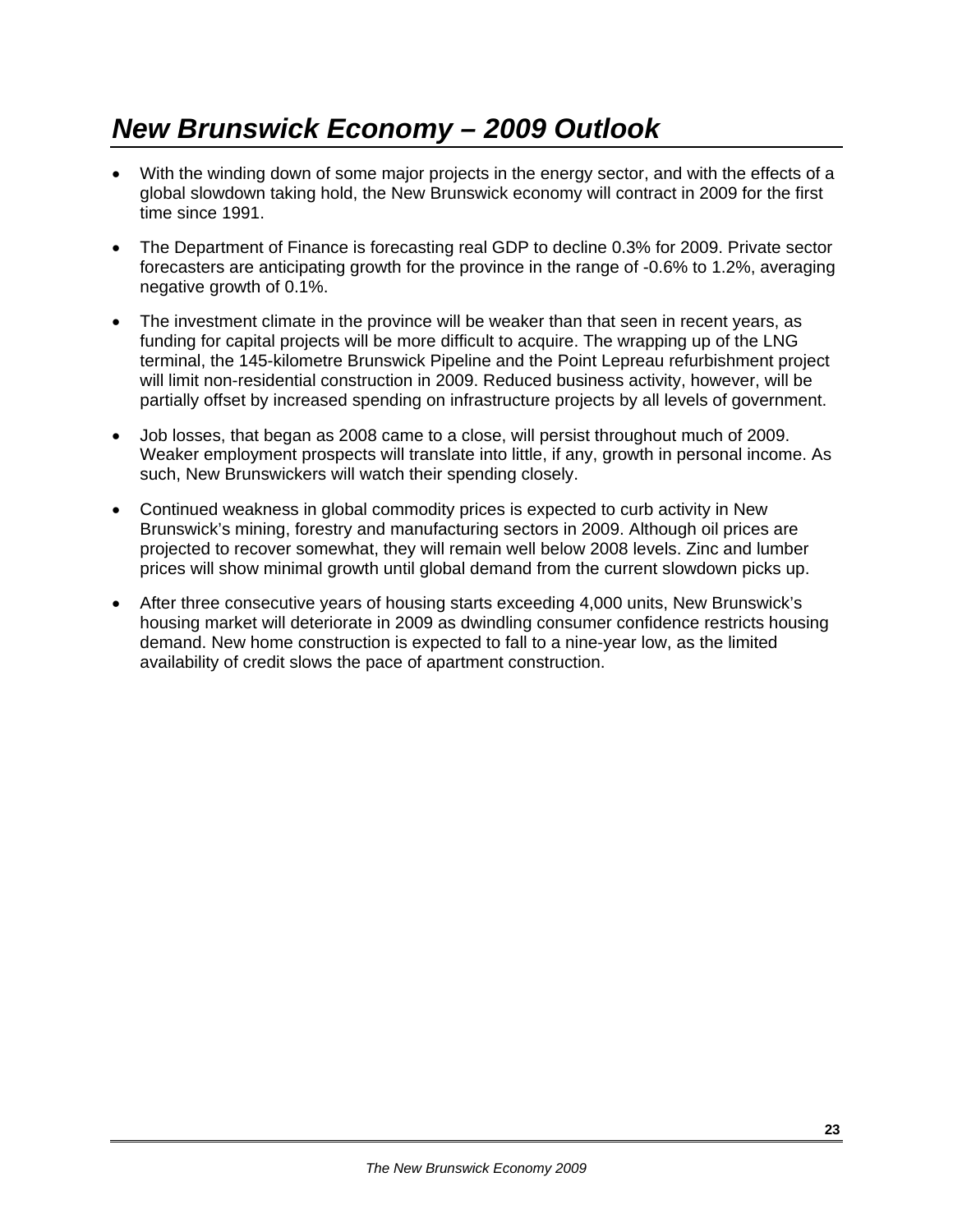#### *New Brunswick GDP Growth to Moderate in 2009*

As major construction projects wrap up without significant investment to follow in the near-term, New Brunswick's economy is expected to decline slightly in 2009, with the Department of Finance forecasting real GDP to decrease 0.3%.

Private sector forecasters peg growth to fall in the -0.6% to 1.2% range.



#### *Employment to Decline*

The provincial job market will retreat by an estimated 4,000 jobs from the record high set in 2008, as employers struggle to address the challenges of falling demand and weak consumer and business confidence.

As a result, the unemployment rate is expected to increase to 9.5%.

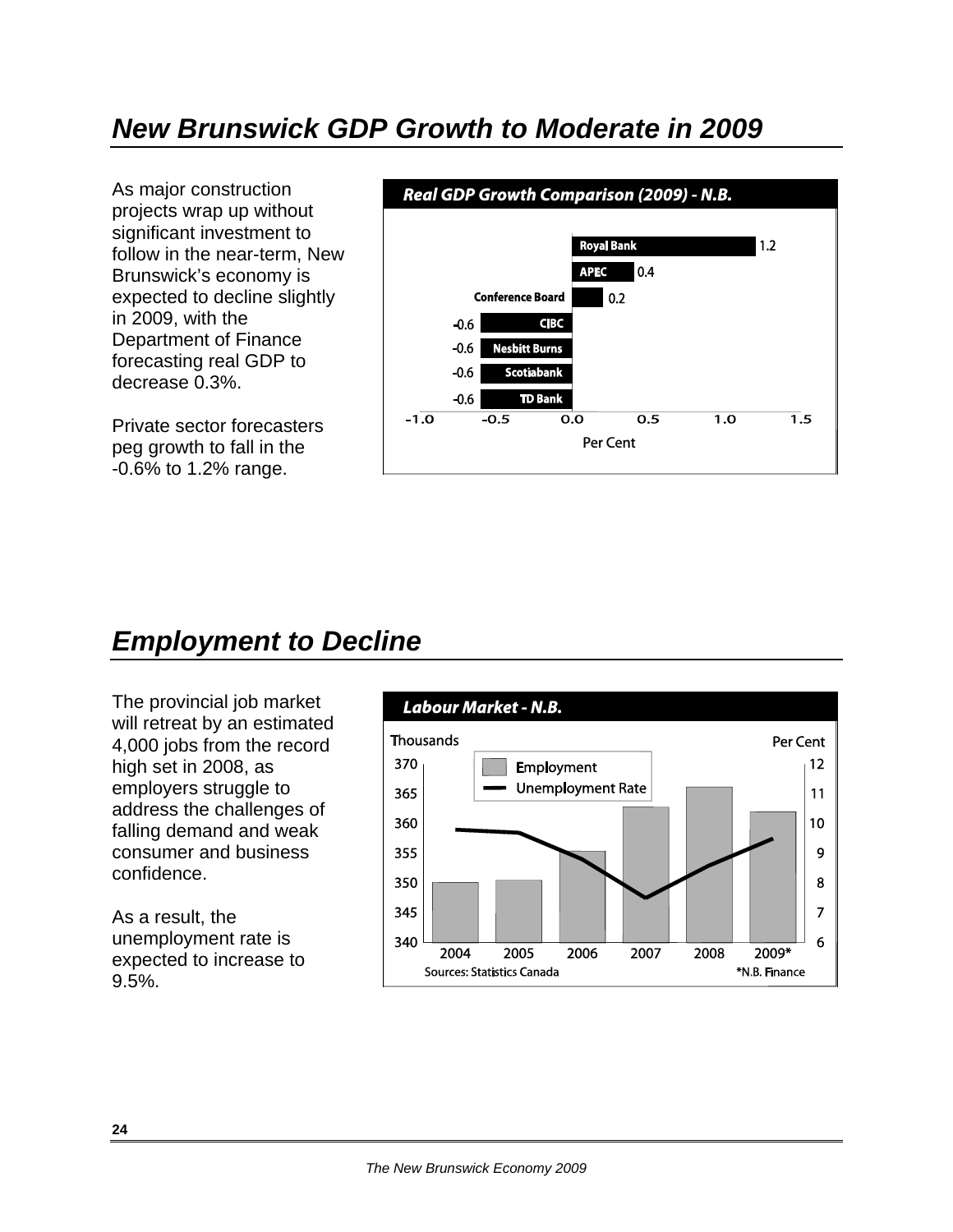## *Major Investment Projects*

Projects valued at \$20 million or more that have been announced, are underway or have been completed.

*Disclaimer: Project details are obtained from public sources. While every effort has been made to ensure a comprehensive and accurate listing, information may not be available at the time of printing.* 

| <b>Major Investment Projects for New Brunswick</b> |                                                        |                      |                      |              |            |  |
|----------------------------------------------------|--------------------------------------------------------|----------------------|----------------------|--------------|------------|--|
| <b>Industry</b>                                    | <b>Project</b>                                         | <b>Location</b>      | <b>Value</b><br>(SM) | <b>Start</b> | <b>End</b> |  |
|                                                    | Mine - Potash Corporation of                           |                      |                      |              |            |  |
| Mining                                             | Saskatchewan                                           | Sussex               | 1,700                | 2008         | 2012       |  |
| <b>Utilities</b>                                   | Nuclear power plant refurbishment -<br><b>NB Power</b> | Point Lepreau        | 1,000                | 2006         | 2009       |  |
| Oil and Gas                                        | <b>LNG terminal - Canaport</b>                         | Saint John           | 750                  | 2005         | 2009       |  |
|                                                    | Brunswick Pipeline (natural gas) -                     |                      |                      |              |            |  |
| Transportation                                     | Emera                                                  | Southwestern NB      | 465                  | 2007         | 2009       |  |
| <b>Utilities</b>                                   | Wind farm - SUEZ Renewable<br>Energy NA                | Bathurst area        | 200                  | 2008         | 2009       |  |
|                                                    | Drilling for natural gas - Corridor                    |                      |                      |              |            |  |
| Oil and Gas                                        | <b>Resources</b>                                       | <b>Sussex</b>        | 190                  | 2008         | 2009       |  |
| <b>Utilities</b>                                   | Wind farm - TransAlta Corporation                      | <b>Albert County</b> | 170                  | 2008         | 2008       |  |
| Public                                             |                                                        |                      |                      |              |            |  |
| Administration                                     | CFB Gagetown                                           | Oromocto             | 140                  | 2008         | 2012       |  |
| <b>Utilities</b>                                   | Wind farm - Acciona Wind Energy<br>Canada Inc.         | Aulac                | 125                  | 2008         | 2009       |  |
|                                                    |                                                        |                      |                      |              |            |  |
| Transportation                                     | Highway 8 bypass                                       | <b>York County</b>   | 124                  | 2008         | 2013       |  |
| Manufacturing                                      | Pulp mill upgrade - Fraser Papers                      | Edmundston           | 100                  | 2008         | 2010       |  |
| <b>Utilities</b>                                   | Wind farm - Acciona Wind Energy<br>Canada Inc.         |                      | 100                  | 2008         | 2009       |  |
|                                                    |                                                        | Lamèque              |                      |              |            |  |
| Entertainment                                      | Casino - Sonco Gaming NB Ltd.                          | Moncton              | 90                   | 2008         | 2010       |  |
| Manufacturing                                      | Pulp mill refurbishment -<br>AV Nackawic Inc.          | Nackawic             | 90                   | 2007         | 2008       |  |
| Public                                             |                                                        |                      |                      |              |            |  |
| Administration                                     | Police-justice complex                                 | Saint John           | 80                   | 2009         | 2011       |  |
| Public                                             | Convention centre, office building and                 |                      |                      |              |            |  |
| Administration                                     | parking garage                                         | Fredericton          | 76                   | 2008         | 2011       |  |
| Health care                                        | Hospital expansion                                     | Moncton              | 73                   | 2009         | 2012       |  |
| Manufacturing                                      | Tail gas unit - Irving Oil                             | Saint John           | 72                   | 2006         | 2008       |  |
|                                                    | McCain Foods potato processing                         |                      |                      |              |            |  |
| Manufacturing                                      | plant                                                  | Florenceville        | 65                   | 2007         | 2008       |  |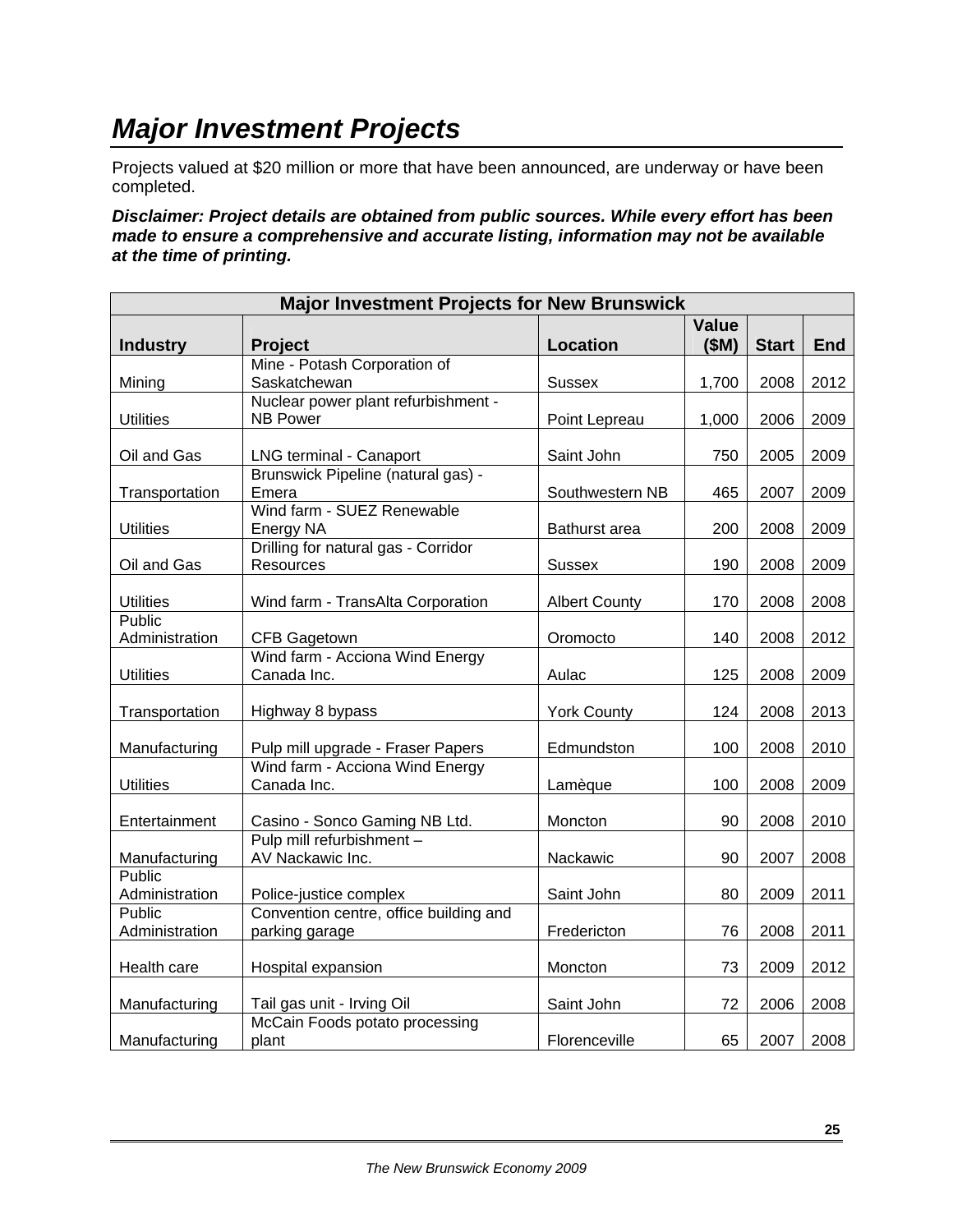# *Major Investment Projects (continued)*

Projects valued at \$20 million or more that have been announced, are underway or have been completed.

*Disclaimer: Project details are obtained from public sources. While every effort has been made to ensure a comprehensive and accurate listing, information may not be available at the time of printing.* 

| <b>Major Investment Projects for New Brunswick</b> |                               |                 |                       |              |      |  |
|----------------------------------------------------|-------------------------------|-----------------|-----------------------|--------------|------|--|
| <b>Industry</b>                                    | <b>Project</b>                | <b>Location</b> | <b>Value</b><br>(\$M) | <b>Start</b> | End  |  |
|                                                    | Fitness and research centre - |                 |                       |              |      |  |
| Education                                          | <b>UNB</b>                    | Fredericton     | 50                    | 2008         | 2010 |  |
| <b>Public</b><br>Administration                    | Justice centre                | Moncton         | 50                    | 2009         | 2010 |  |
|                                                    |                               |                 |                       |              |      |  |
| Health care                                        | Ambulatory care centre        | Moncton         | 47                    | 2007         | 2008 |  |
| Transportation                                     | One Mile House interchange    | Saint John      | 45                    | 2008         | 2011 |  |
| Public                                             | Research centre upgrade -     |                 |                       |              |      |  |
| Administration                                     | <b>Biological Station</b>     | St. Andrews     | 45                    | 2008         | 2012 |  |
| Education                                          | <b>NBCC</b>                   | Saint John      | 44                    | 2009         | 2011 |  |
| Education                                          | <b>CCNB</b>                   | Edmundston      | 35                    | 2009         | 2011 |  |
| Health care                                        | Hospital expansion            | Saint John      | 30                    | 2008         | 2010 |  |
| Public                                             |                               |                 |                       |              |      |  |
| Administration                                     | <b>Transit facility</b>       | Saint John      | 22                    | 2008         | 2009 |  |
| Education                                          | <b>NBCC</b>                   | Moncton         | 20                    | 2009         | 2011 |  |
| Recreation                                         | Stadium                       | Moncton         | 20                    | 2008         | 2010 |  |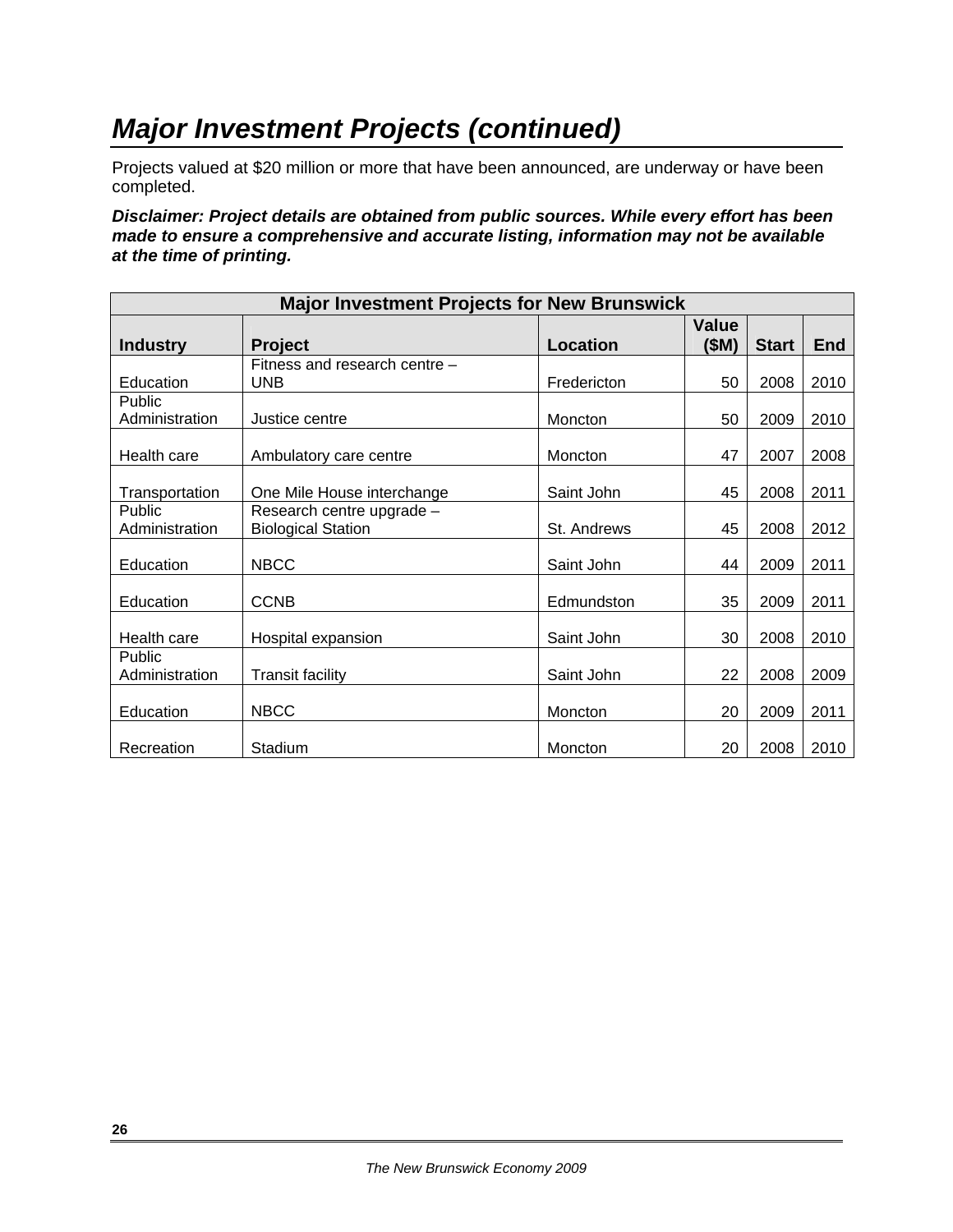#### *Maps of New Brunswick*

*Population Distribution, N.B. Counties* 



*Population Per Cent Change, N.B. Counties*